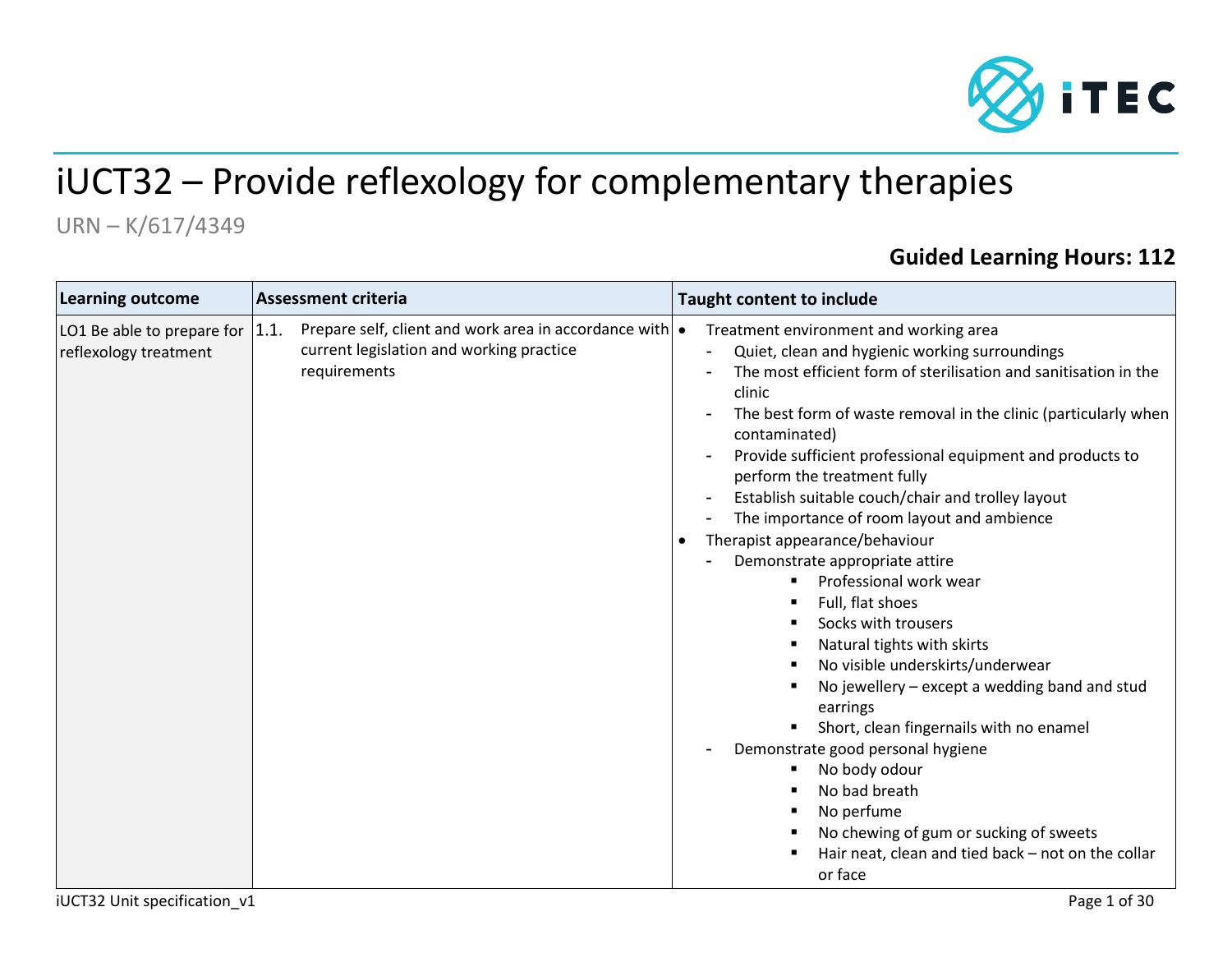|  | Wash own hands before, during and after                           |
|--|-------------------------------------------------------------------|
|  | treatment (as appropriate)                                        |
|  | Punctuality<br>$\overline{\phantom{a}}$                           |
|  | Only working within own scope of practice                         |
|  | Do not make false claims                                          |
|  |                                                                   |
|  | Do not discuss other salons/clinics                               |
|  | Do not diagnose                                                   |
|  | Client care/preparation<br>$\bullet$                              |
|  | Remove all jewellery - except wedding band on client              |
|  | Help the client onto the couch or chair prior to the treatment    |
|  | and off after the treatment                                       |
|  | Protect the client's modesty at all times                         |
|  | Ensure that all parts of the client are covered except the area   |
|  | being treated                                                     |
|  | Sanitise the client's hands/feet before treatment                 |
|  | Ensure that the client is comfortable with the use of             |
|  | appropriate covered supports, e.g. under the head, back,          |
|  |                                                                   |
|  | knees, ankles, feet, arms and hands as required                   |
|  | Legislation and working practices<br>$\bullet$                    |
|  | Any particular rights, restrictions, acts and charters applicable |
|  | to reflexology treatment, e.g.:                                   |
|  | Health and Safety at Work Act                                     |
|  | <b>General Product Safety Regulations</b>                         |
|  | <b>Cosmetic Products (Safety) Regulations</b>                     |
|  | Data Protection Act/General Data Protection                       |
|  | <b>Regulations (GDPR)</b>                                         |
|  | Advertising standards<br>$\blacksquare$                           |
|  | Legal framework related to people and settings with which         |
|  | the practitioner is involved, e.g.:                               |
|  | <b>Mental Health Act</b>                                          |
|  | Children Act                                                      |
|  | Moral rights which are not recognised by law                      |
|  |                                                                   |
|  | Organisational policies and how they may differ from other        |
|  | organisations (when working in care)                              |
|  | Any relevant complaints systems and methods of access             |
|  | (when working in care)                                            |
|  | Records which the practitioner is responsible for completing in   |
|  | relation to rights and responsibilities                           |
|  | Code of good practice/ethics                                      |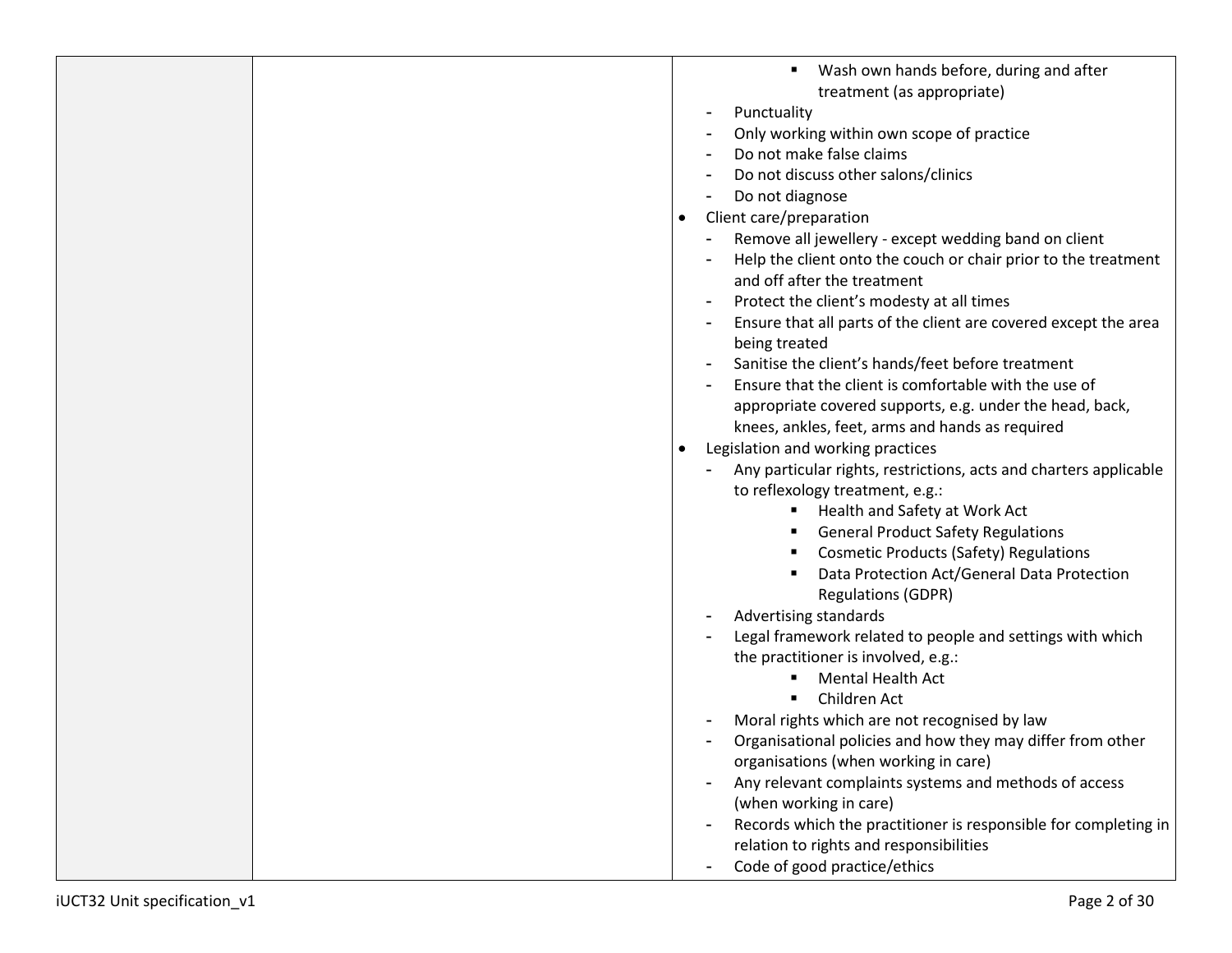|                                                                                              | Insurance and professional association membership<br>Legislation which relates to the work being carried out, the<br>environment and the client with whom the practitioner is<br>working<br>Awareness of national occupational standards and voluntary<br>regulatory groups where they exist                                                                                                                                                                                                                                                                                                                                                                                                                                                                                                                                                                                                                                                                                                                                                                                                                                                                                                                                                                                                                                                                                                                                                                                                                                                                                                 |
|----------------------------------------------------------------------------------------------|----------------------------------------------------------------------------------------------------------------------------------------------------------------------------------------------------------------------------------------------------------------------------------------------------------------------------------------------------------------------------------------------------------------------------------------------------------------------------------------------------------------------------------------------------------------------------------------------------------------------------------------------------------------------------------------------------------------------------------------------------------------------------------------------------------------------------------------------------------------------------------------------------------------------------------------------------------------------------------------------------------------------------------------------------------------------------------------------------------------------------------------------------------------------------------------------------------------------------------------------------------------------------------------------------------------------------------------------------------------------------------------------------------------------------------------------------------------------------------------------------------------------------------------------------------------------------------------------|
| Consult with clients to identify factors which may<br>1.2.<br>influence treatment objectives | An example of a consultation form can be downloaded from<br>$\bullet$<br>www.itecworld.co.uk<br>Consulting in a private, comfortable area<br>$\bullet$<br>Positive body language<br>$\bullet$<br>Positioning of the client (no barriers between self and client)<br>$\bullet$<br>Good communication skills (asking open and/or closed questions<br>where appropriate)<br>Verbal and non-verbal communication<br>Trust<br>$\bullet$<br>Professionalism, confidence and enthusiasm<br>$\bullet$<br>Ascertaining client lifestyle and medical history<br>Client profile<br>$\bullet$<br>Client disclosure<br>$\bullet$<br>Professionally informing the client of restrictions to treatments<br>e.g. contra-indications<br>Ensuring the client is not alarmed in any way, explain potential<br>reactions/contra-actions to treatment<br>Outline the benefits of the treatment<br>$\bullet$<br>Importance of planning a treatment programme bearing in mind<br>the client's religious, moral and social beliefs and diverse needs<br>Determining the nature and extent of the client's needs in respect<br>of presenting conditions e.g. psychological and physiological state,<br>emotional issues, muscular/postural problems and chronic illness<br>etc.<br>Client expectations<br>Agreement to the course of action and treatment methods<br>advised<br>Selection and documentation of treatment media<br>Ascertain the client's consent to the treatment<br>$\bullet$<br>Where the client is not in a position themselves, ascertain the<br>appointed companion's agreement to the treatment |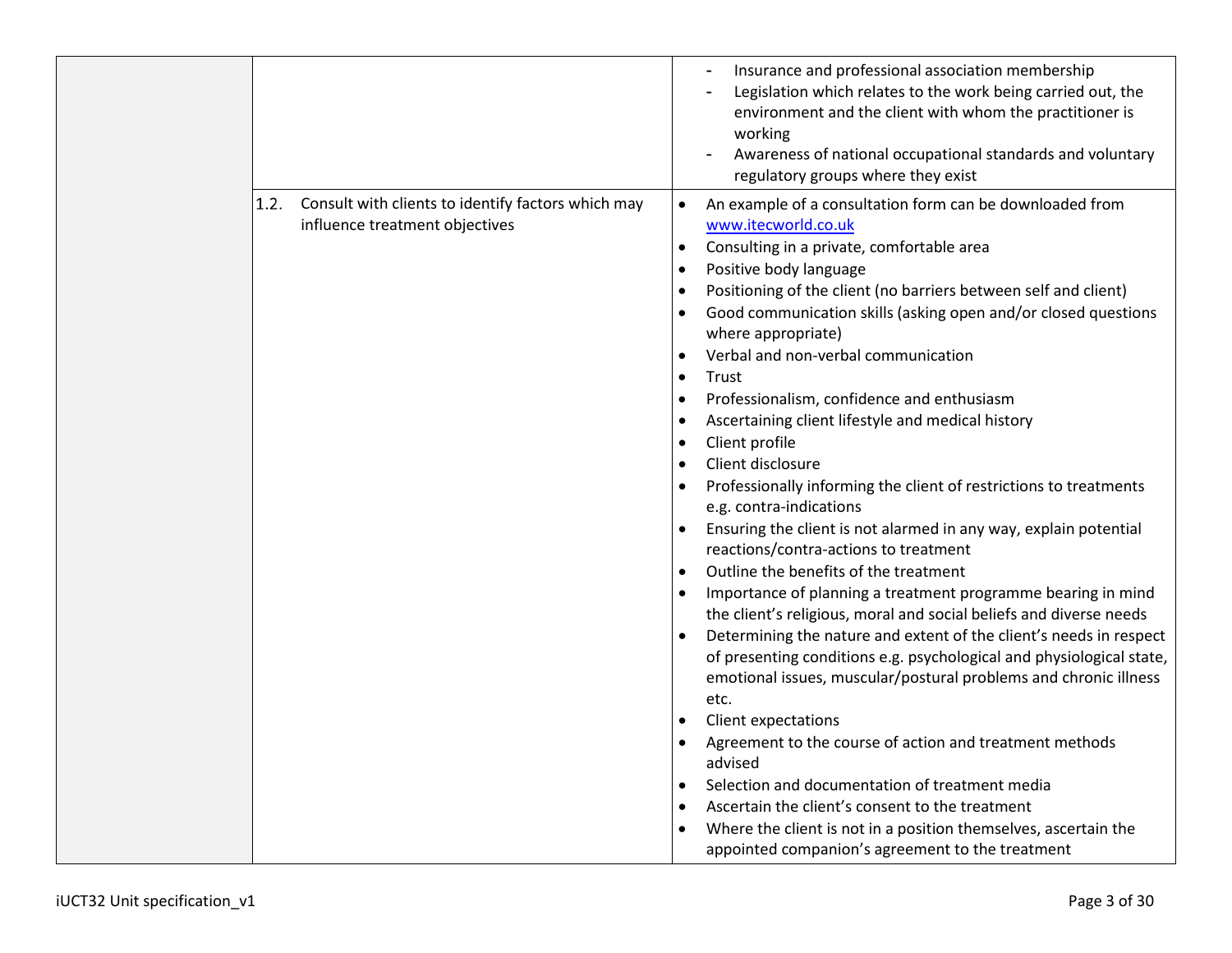|      |                                                                                         | Explanation as to how the programme will be evaluated and the<br>$\bullet$<br>review process<br>Where applicable, clarify with the client information which may be<br>$\bullet$<br>available to others, e.g. relevant health care workers<br>Confidentiality<br>$\bullet$<br>Agree treatment objectives and recommended treatment plan<br>$\bullet$<br>Costs<br>$\bullet$<br>Time restrictions<br>$\bullet$<br>Obtain the client's signature (or that of the appointed companion)<br>$\bullet$                                                                                                                                                                                                                 |
|------|-----------------------------------------------------------------------------------------|----------------------------------------------------------------------------------------------------------------------------------------------------------------------------------------------------------------------------------------------------------------------------------------------------------------------------------------------------------------------------------------------------------------------------------------------------------------------------------------------------------------------------------------------------------------------------------------------------------------------------------------------------------------------------------------------------------------|
| 1.3. | Provide clear recommendations to the client based<br>on the outcome of the consultation | The outcome of the consultation<br>$\bullet$<br>Client requirements<br>$\bullet$<br>Treatment recommendations e.g. suitable treatment programme,<br>$\bullet$<br>client referral, treatment adaptation etc.                                                                                                                                                                                                                                                                                                                                                                                                                                                                                                    |
| 1.4. | Select materials and equipment to suit client<br>treatment needs                        | Couch or chair<br>$\bullet$<br>Trolley<br>$\bullet$<br>Stool<br>$\bullet$<br>Couch/chair cover<br>$\bullet$<br>Towels<br>$\bullet$<br><b>Blanket</b><br>$\bullet$<br>Additional support as appropriate<br>$\bullet$<br>Bedroll<br>$\bullet$<br>Robe<br>$\bullet$<br>Disposable slippers<br>$\bullet$<br>Disinfecting fluid/sanitiser<br>$\bullet$<br><b>Tissues</b><br>$\bullet$<br>Cotton wool<br>$\bullet$<br>Spatulas<br>$\bullet$<br><b>Bowls</b><br>$\bullet$<br>Sterilising solution<br>$\bullet$<br>UV cabinet<br>$\bullet$<br>Autoclave<br>$\bullet$<br>Chemical immersion equipment<br>$\bullet$<br>Waste disposal<br>$\bullet$<br>Mediums<br>$\bullet$<br>Powder<br>÷,<br>Liquid talc<br>Corn starch |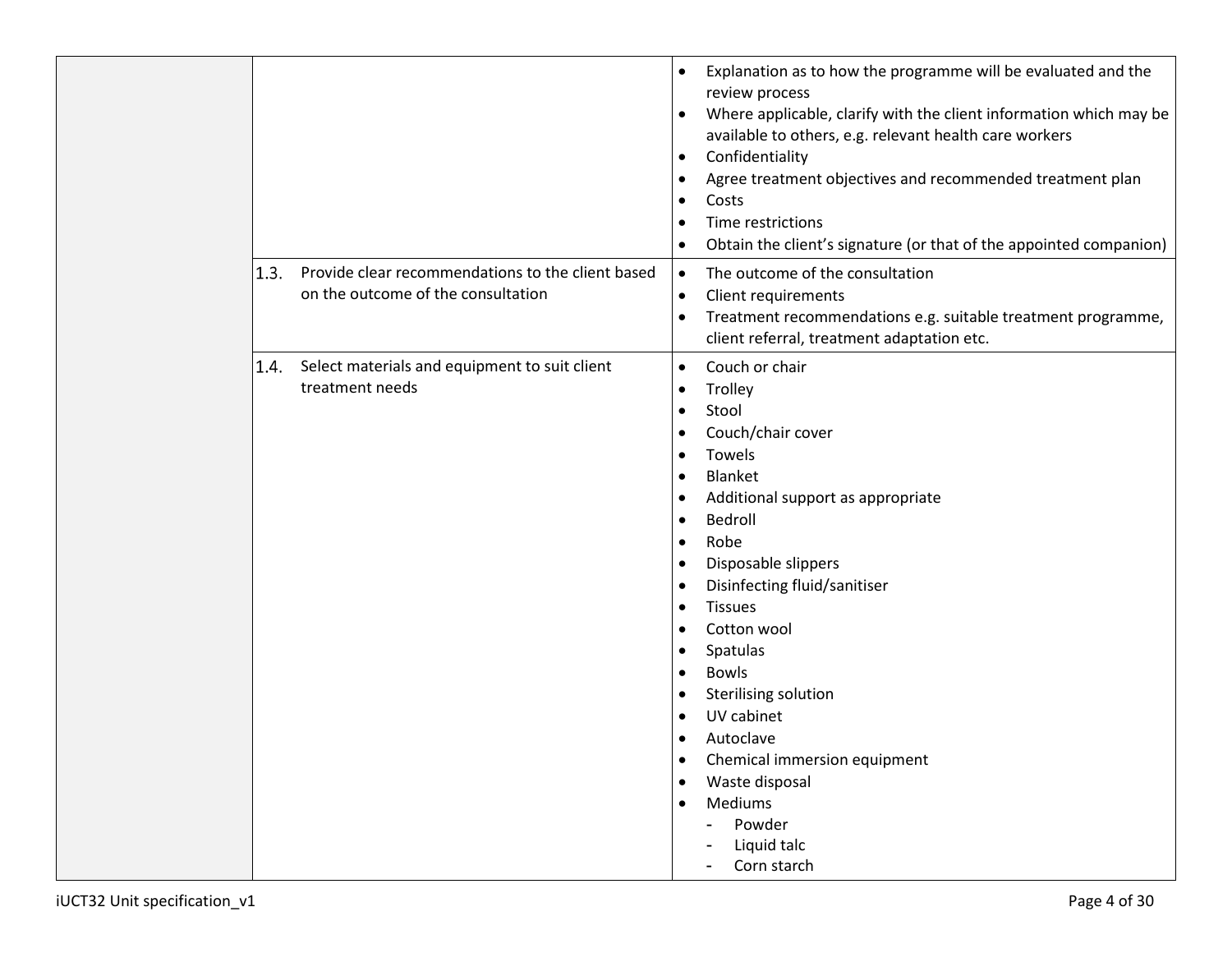|      |                                                                                                 | $\bullet$                                                                                                                                                     | Cream/lotion<br>$\blacksquare$<br>Fixed/carrier oil<br>Natural wax<br>Balm<br>The effects and benefits of each medium should be known                                                                                                                                                       |
|------|-------------------------------------------------------------------------------------------------|---------------------------------------------------------------------------------------------------------------------------------------------------------------|---------------------------------------------------------------------------------------------------------------------------------------------------------------------------------------------------------------------------------------------------------------------------------------------|
| 1.5. | Describe the requirements for preparing self, client<br>and work area for reflexology treatment | $\bullet$<br>$\bullet$<br>$\bullet$<br>$\bullet$<br>$\bullet$                                                                                                 | Any particular rights, restrictions and acts applicable to reflexology<br>treatment<br>Code of practice/ethics<br>Insurance<br>Professional association membership<br>Record keeping<br>Professional appearance                                                                             |
| 1.6. | Describe the environmental conditions suitable for<br>reflexology treatment                     | $\bullet$<br>$\bullet$<br>$\bullet$<br>$\bullet$<br>$\bullet$<br>$\bullet$<br>$\bullet$<br>$\bullet$<br>$\bullet$<br>$\bullet$<br>$\bullet$<br>٠<br>$\bullet$ | Lighting<br>Heating<br>Ventilation<br>Noise levels<br>Available space<br>Music<br>General hygiene<br>Waste disposal<br>Décor<br>Equipment<br>Privacy<br>Reception areas<br>General use/treatment areas<br>Safety aspects                                                                    |
| 1.7. | Describe the objectives and possible benefits of<br>reflexology treatment                       | $\bullet$                                                                                                                                                     | Meeting client needs and expectations, e.g.:<br>Relaxation<br>Ξ.<br>Invigoration<br>Stress relief<br>Improved circulation<br>The effects of stress on the body systems and the ways in which<br>reflexology can help to include:<br>Integumentary<br>Skeletal<br>Muscular<br>Cardiovascular |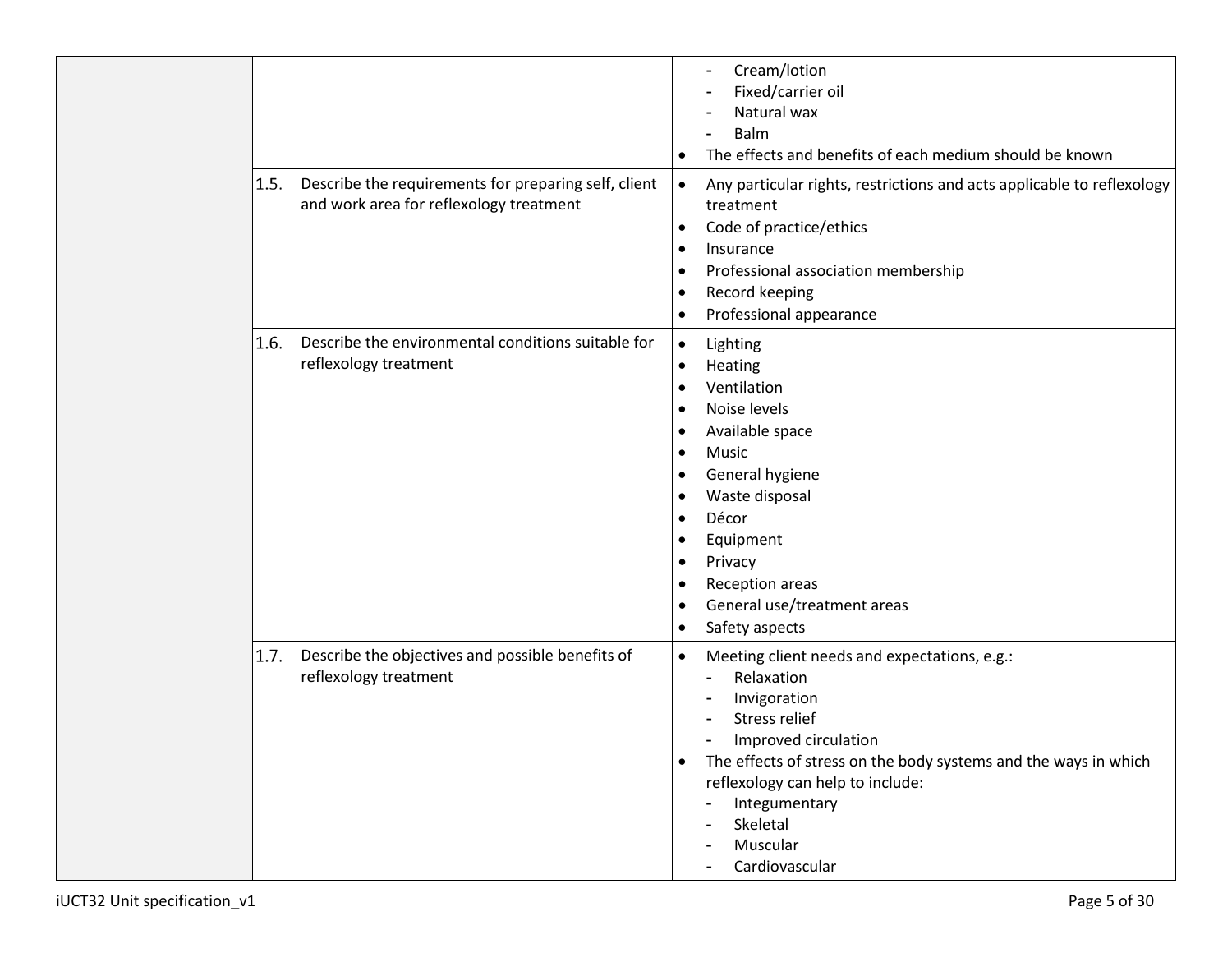|                                                                    | Lymphatic<br>Nervous<br>Endocrine<br>Reproductive<br>$\overline{\phantom{0}}$<br>Digestive<br>Respiratory<br>Urinary                                                                                                                                                                                                                                                                                                                                                                                                                                                                                                                                                                                                                                                                                                                                                                                                                                                                                                                                                                                                                                                                                                               |
|--------------------------------------------------------------------|------------------------------------------------------------------------------------------------------------------------------------------------------------------------------------------------------------------------------------------------------------------------------------------------------------------------------------------------------------------------------------------------------------------------------------------------------------------------------------------------------------------------------------------------------------------------------------------------------------------------------------------------------------------------------------------------------------------------------------------------------------------------------------------------------------------------------------------------------------------------------------------------------------------------------------------------------------------------------------------------------------------------------------------------------------------------------------------------------------------------------------------------------------------------------------------------------------------------------------|
| 1.8.<br>Explain the contra-indications to reflexology<br>treatment | With medical, GP or specialist permission - In circumstances<br>$\bullet$<br>where written medical permission cannot be obtained the client<br>must sign an informed consent stating that the treatment and its<br>effects have been fully explained to them and confirm that they<br>are willing to proceed without permission from their GP or<br>specialist<br>Pregnancy<br>Cardiovascular conditions (thrombosis, phlebitis,<br>hypertension, hypotension, heart conditions)<br>Haemophilia<br>$\qquad \qquad$<br>Any condition already being treated by a GP or another<br>complementary practitioner<br>Medical oedema<br>٠<br>Osteoporosis<br>Arthritis<br>Nervous/psychotic conditions<br>$\overline{\phantom{a}}$<br>Epilepsy<br>$\overline{\phantom{a}}$<br>Recent operations<br><b>Diabetes</b><br>Asthma<br>Any dysfunction of the nervous system (e.g., Multiple<br>sclerosis, Parkinson's disease, Motor neurone disease)<br>Bell's palsy<br>$\overline{\phantom{a}}$<br>Trapped/pinched nerve (e.g. sciatica)<br>Inflamed nerve<br>Cancer<br>Conditions causing muscular spasticity (e.g. cerebral palsy)<br>Kidney infections<br>Whiplash<br>Slipped disc<br>When taking prescribed medication<br>Acute rheumatism |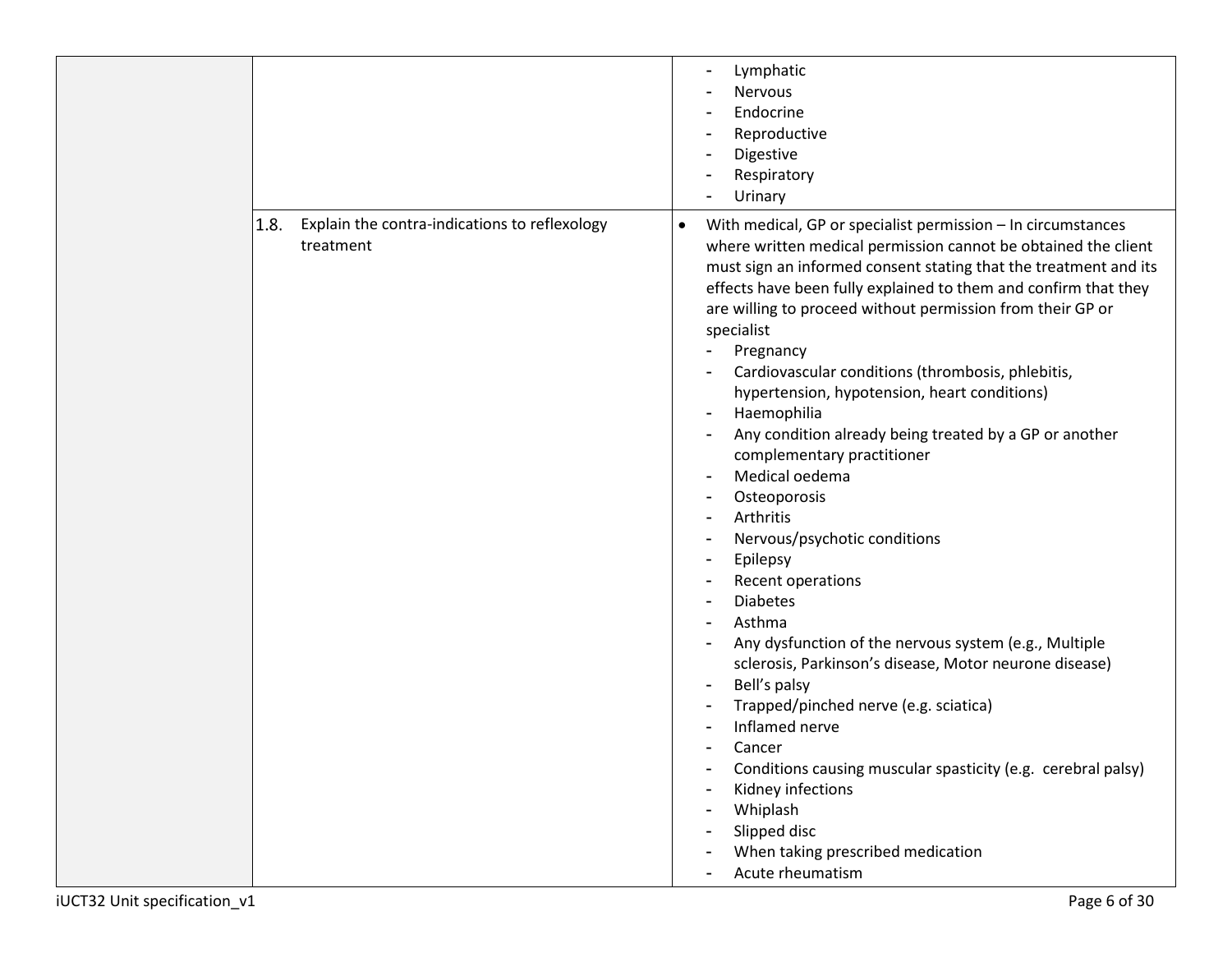|  |   | ۰ | Undiagnosed pain                                             |
|--|---|---|--------------------------------------------------------------|
|  | ٠ |   | Contra-indications that restrict treatment                   |
|  |   |   | Fever                                                        |
|  |   |   | Contagious or infectious diseases                            |
|  |   |   | Under the influence of recreational drugs or alcohol         |
|  |   | ۰ | Diarrhoea and/or vomiting                                    |
|  |   |   | Pregnancy (first trimester)                                  |
|  |   |   | Skin diseases                                                |
|  |   |   | Localised swelling                                           |
|  |   |   | Inflammation                                                 |
|  |   |   | Varicose veins                                               |
|  |   |   | Cuts                                                         |
|  |   |   | <b>Bruises</b>                                               |
|  |   |   | Abrasions                                                    |
|  |   |   | Scar tissue (2 years for major operation and 6 months for a  |
|  |   |   | small scar)                                                  |
|  |   |   | Sunburn                                                      |
|  |   |   | Hormonal implants                                            |
|  |   |   | Haematoma                                                    |
|  |   |   | Recent fractures (minimum 3 months)                          |
|  |   |   | Menstruation                                                 |
|  |   |   | Disorders of hands/feet/nails                                |
|  | ٠ |   | Disorders/conditions of the feet/hands and nails to include: |
|  |   |   | Fungal                                                       |
|  |   |   | Tinea pedis<br>п                                             |
|  |   |   | Tinea unguium                                                |
|  |   |   | Viral infection                                              |
|  |   |   | Verrucae<br>٠                                                |
|  |   |   | Warts<br>٠                                                   |
|  |   |   | Arthritis in its various forms                               |
|  |   |   | Gout<br>٠                                                    |
|  |   |   | Hallux rigidus                                               |
|  |   |   | Osteoarthritis<br>٠                                          |
|  |   |   | <b>Rheumatoid arthritis</b>                                  |
|  |   |   | Disorders of the feet                                        |
|  |   |   | <b>Bursitis</b><br>٠                                         |
|  |   |   | Club foot                                                    |
|  |   |   | Flat feet (pes planus)                                       |
|  |   |   | Foot drop                                                    |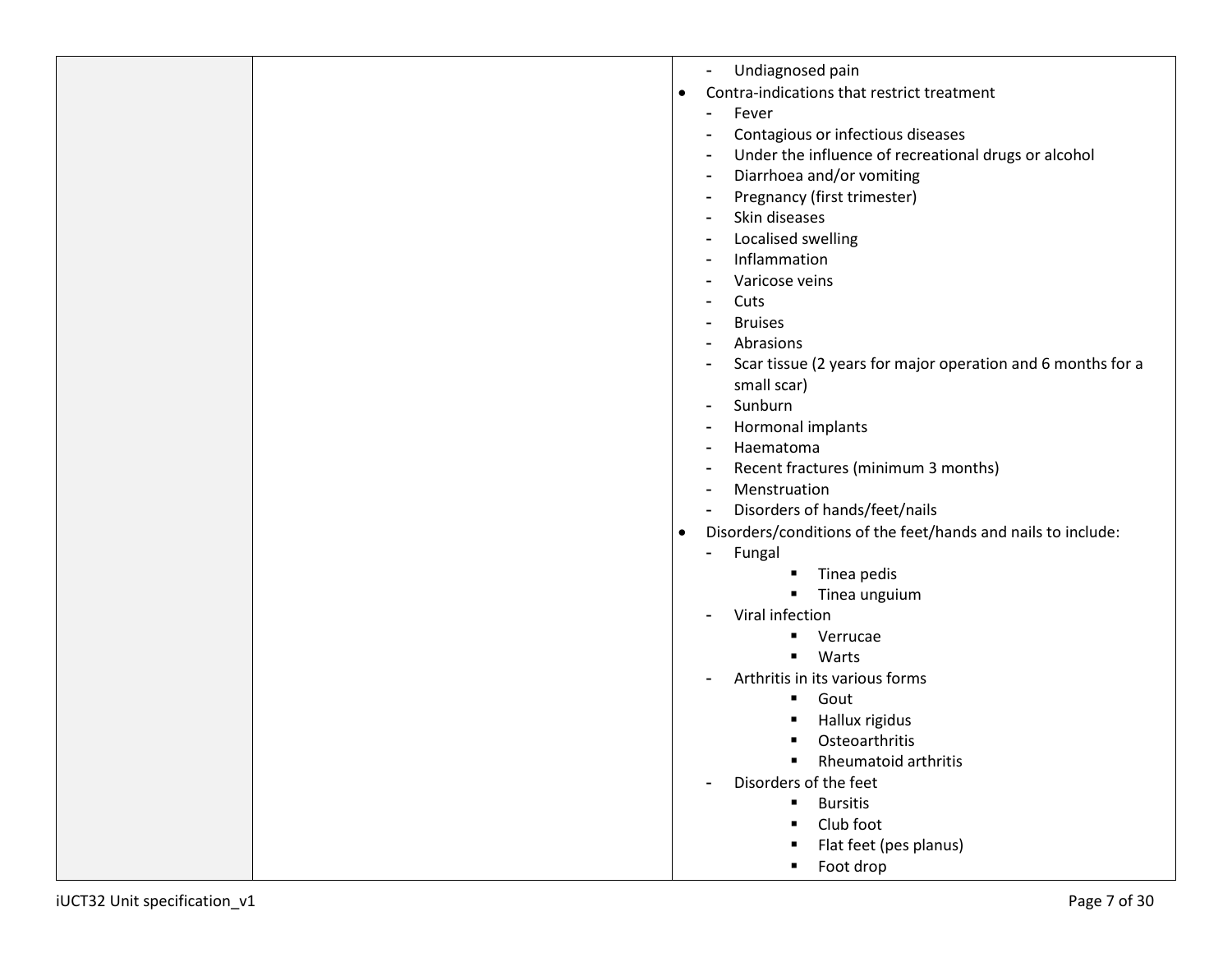|                                                                                                                | Hammer toes<br>٠<br>Bone/heel spurs<br>High arch<br>Hallux valgus<br>п<br><b>Plantar fasciitis</b><br>$\blacksquare$<br>Nail disorders<br>$\blacksquare$<br>Beau's lines<br>٠<br><b>Blue nails</b><br>Curved or concave<br>٠<br>Discoloured nails<br>٠<br>Habit tic<br>٠<br>Koilonychia<br>٠<br>Leuconychia<br>٠<br>Onychocryptosis<br>٠<br>Onychogryphosis<br>Onycholysis<br>Onychomycosis<br>Paronychia<br>٠<br>Pitting<br>Ridges - transverse and vertical<br>Vertical streaks<br>White nails<br>٠<br>Yellow nails<br>٠<br>Skin disorders<br>$\overline{\phantom{a}}$<br>Callouses<br>٠<br>Chilblains<br>п<br>Corn<br>Heel fissures<br>٠ |
|----------------------------------------------------------------------------------------------------------------|---------------------------------------------------------------------------------------------------------------------------------------------------------------------------------------------------------------------------------------------------------------------------------------------------------------------------------------------------------------------------------------------------------------------------------------------------------------------------------------------------------------------------------------------------------------------------------------------------------------------------------------------|
| 1.9.<br>Describe the influencing factors that need to be<br>considered when carrying out a client consultation | Consultation environment<br>$\bullet$<br>Current health<br>$\bullet$<br>Current treatment programme<br>$\bullet$<br>Client requirements/expectations<br>$\bullet$<br>Client disclosure<br>Conditions for which reflexology is appropriate<br>$\bullet$<br>Where reflexology may be used with caution/modifications to<br>$\bullet$<br>treatment and techniques<br>Where foot reflexology may be inappropriate, referral areas may<br>$\bullet$<br>be indicated                                                                                                                                                                              |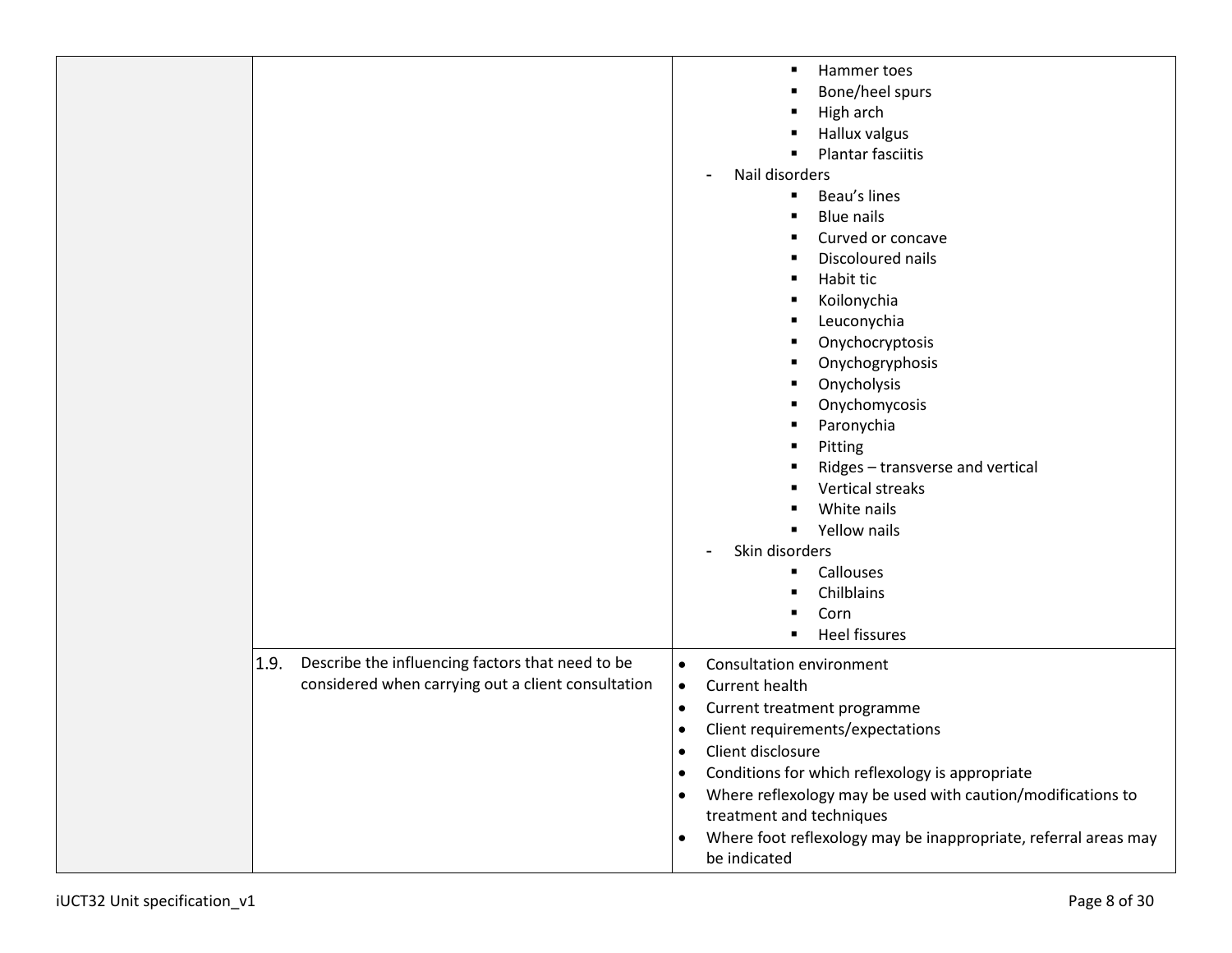|                                                                                          | Where reflexology is contra-indicated<br>$\bullet$<br>Only working within the realms of their own scope of practice and<br>expertise as a reflexologist<br>Only recommending treatments which are relevant and<br>appropriate to the client<br>Client suitability, e.g. young, elderly, pregnant, able, disabled etc.<br>$\bullet$<br>Importance of obtaining consent from the client<br>$\bullet$<br>Importance of gaining consent from a person who is acting in the<br>best interests of the client (when the client is unable or not of an<br>age to make the decision for themselves)<br>The issue of consent and the ways in which it may differ between<br>various practitioners<br>The meaning of informed client consent and the guidance given by<br>the practitioner's professional body, particularly where there is a<br>need for written consent<br>Methods of obtaining consent and how to confirm that clients<br>have been given sufficient information on which to base their own<br>judgment<br>Ensure that agreements are in the client's best interests<br>Ensure that client or appointed companion signs the consultation<br>form to consent to treatment<br>Clinical observations of the client to include:<br>Using sight, hearing, touch and smell to assess the client:<br>Condition of the skin<br>Hair<br><b>Nails</b><br>Posture<br>Body language<br>Odour<br>Vocal tone |
|------------------------------------------------------------------------------------------|--------------------------------------------------------------------------------------------------------------------------------------------------------------------------------------------------------------------------------------------------------------------------------------------------------------------------------------------------------------------------------------------------------------------------------------------------------------------------------------------------------------------------------------------------------------------------------------------------------------------------------------------------------------------------------------------------------------------------------------------------------------------------------------------------------------------------------------------------------------------------------------------------------------------------------------------------------------------------------------------------------------------------------------------------------------------------------------------------------------------------------------------------------------------------------------------------------------------------------------------------------------------------------------------------------------------------------------------------------------------------------------------------------|
| 1.10. Explain the reasons why the client may be referred<br>to a healthcare practitioner | Where reflexology is contra-indicated<br>$\bullet$<br>Where reflexology is inappropriate<br>$\bullet$<br>Demonstration of the understanding of when a client should be<br>referred to either:<br>GP<br>Counsellor<br>Other complementary therapist<br>Member of the social care or nursing team (when working in care)                                                                                                                                                                                                                                                                                                                                                                                                                                                                                                                                                                                                                                                                                                                                                                                                                                                                                                                                                                                                                                                                                 |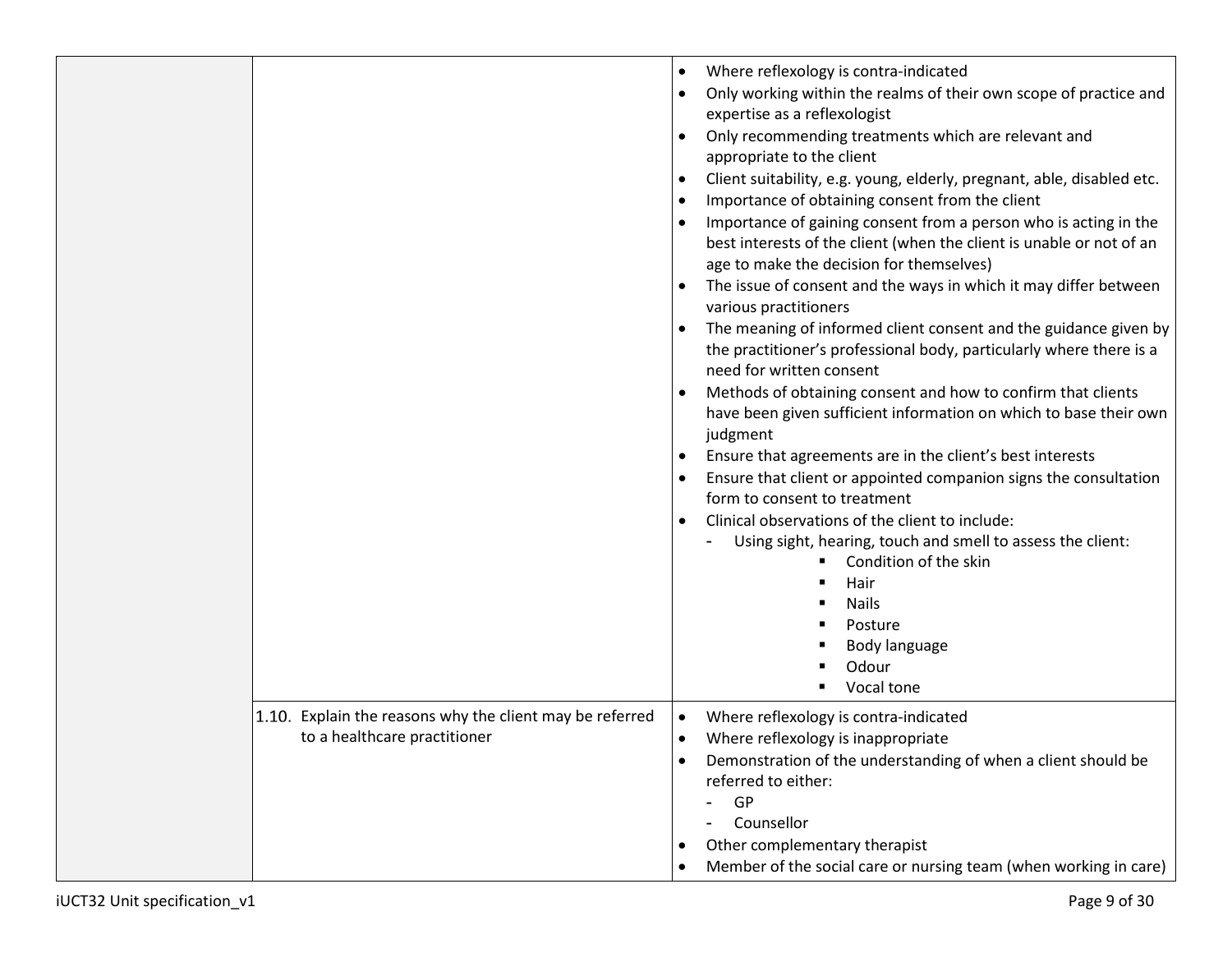|                                                                                              | Other voluntary or statutory services e.g. social services, Citizens<br>Advice Bureau etc.                                                                                                                                                                                                                                                                                                                                                                                                                                                                                                                                       |
|----------------------------------------------------------------------------------------------|----------------------------------------------------------------------------------------------------------------------------------------------------------------------------------------------------------------------------------------------------------------------------------------------------------------------------------------------------------------------------------------------------------------------------------------------------------------------------------------------------------------------------------------------------------------------------------------------------------------------------------|
| 1.11. Describe the employer's and employee's health,<br>safety and security responsibilities | The health, safety and security roles and responsibilities of<br>employers and employees<br>Ensuring that all staff are appropriately trained and have<br>knowledge of required legislation<br>Key staff roles and responsibilities<br>First aid<br>Fire safety<br>Accident reporting<br>Electrical safety<br>Control of Substances Hazardous to Health (COSHH) - data sheets<br>Risk assessment/management<br>Security procedures<br>Data protection<br>Handling emergencies in the work environment<br>The policies and procedures undertaken to ensure a healthy, safe<br>and secure working environment in a therapy setting |

| LO2 Be able to provide a<br>reflexology treatment | 2.1. | Communicate and behave in a professional manner | Checking consultations and contra-indications<br>Explaining the treatment to the client<br>Benefits, limitations and co-operation required<br>Confirming consent before treatment<br>Using clean towels for each client<br>Helping the client on to the couch/chair prior to and off the<br>couch/chair after treatment<br>Positioning the client correctly - supine or seated<br>Sanitising client's hands/feet as appropriate<br>Sanitising own hands as appropriate throughout treatment<br>Protecting the client's modesty at all times<br>Ensuring that all parts of the client are covered except the area<br>being treated<br>Ensuring that the client is comfortable by use of verbal and non- |
|---------------------------------------------------|------|-------------------------------------------------|--------------------------------------------------------------------------------------------------------------------------------------------------------------------------------------------------------------------------------------------------------------------------------------------------------------------------------------------------------------------------------------------------------------------------------------------------------------------------------------------------------------------------------------------------------------------------------------------------------------------------------------------------------------------------------------------------------|
|                                                   |      |                                                 | verbal communication throughout the treatment<br>Using appropriate covered supports, i.e. under the head, back,<br>knees, ankles, feet, arms and hands as required                                                                                                                                                                                                                                                                                                                                                                                                                                                                                                                                     |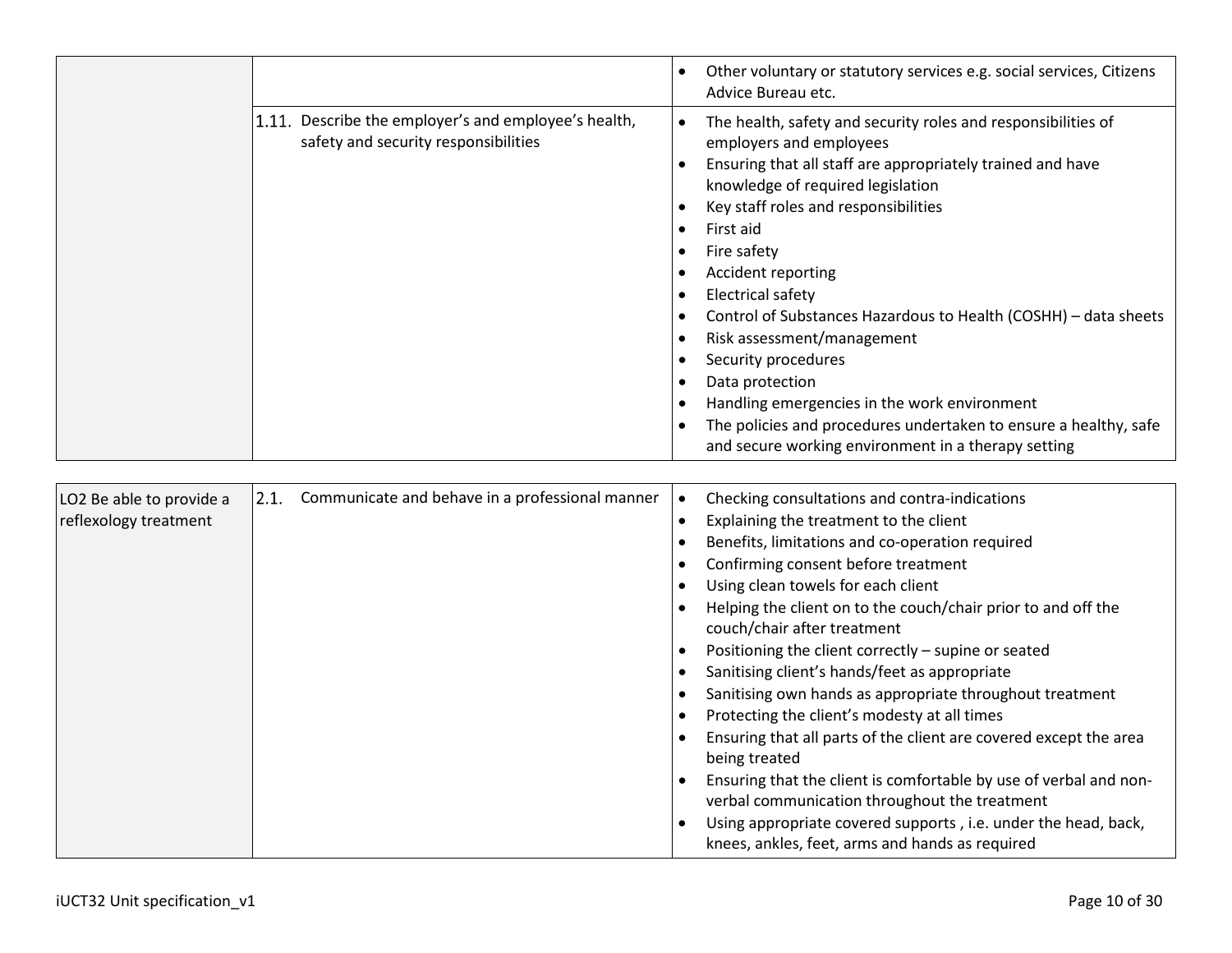|      |                                                                                           | Selecting and applying appropriate treatment media in a safe and<br>$\bullet$<br>hygienic manner<br>Adapting the treatment techniques to suit the needs of the client<br>$\bullet$<br>Ensuring client does not stand or walk around barefoot<br>$\bullet$<br>Client care<br>$\bullet$<br>Communication<br>$\bullet$<br>Reflexologist maintaining correct working posture, hygiene and a<br>$\bullet$<br>professional approach throughout treatment |
|------|-------------------------------------------------------------------------------------------|----------------------------------------------------------------------------------------------------------------------------------------------------------------------------------------------------------------------------------------------------------------------------------------------------------------------------------------------------------------------------------------------------------------------------------------------------|
| 2.2. | Position self and client throughout treatment to<br>ensure privacy, comfort and wellbeing | Positioning and support of the client<br>$\bullet$<br>Client modesty and comfort<br>$\bullet$<br>Reflexologist working posture (seated)<br>$\bullet$<br>Application of the treatments<br>$\bullet$<br>Reflexologist self-care                                                                                                                                                                                                                      |
| 2.3. | Use working methods that meet professional, legal<br>and organisational requirements      | Safe and hygienic working methods relating to any rights,<br>$\bullet$<br>restrictions and acts applicable to reflexology treatment<br>Working within codes of conduct/practice laid down by<br>$\bullet$<br>professional association/society/guild to perform professional<br>reflexology treatment                                                                                                                                               |
| 2.4. | Carry out visual analysis of the feet                                                     | The process and importance of the 'external' reading of the feet<br>$\bullet$<br>and hands to include:<br>Contra-indications<br>Skin texture<br>Skin types<br>Mature<br>Young<br>Combination<br>Dry<br>Oily<br>Sensitive<br>Dehydrated<br>Areas of hard skin<br>Colour<br>Flexibility<br>Tone<br>Temperature<br>Swelling/puffiness<br>Odour                                                                                                        |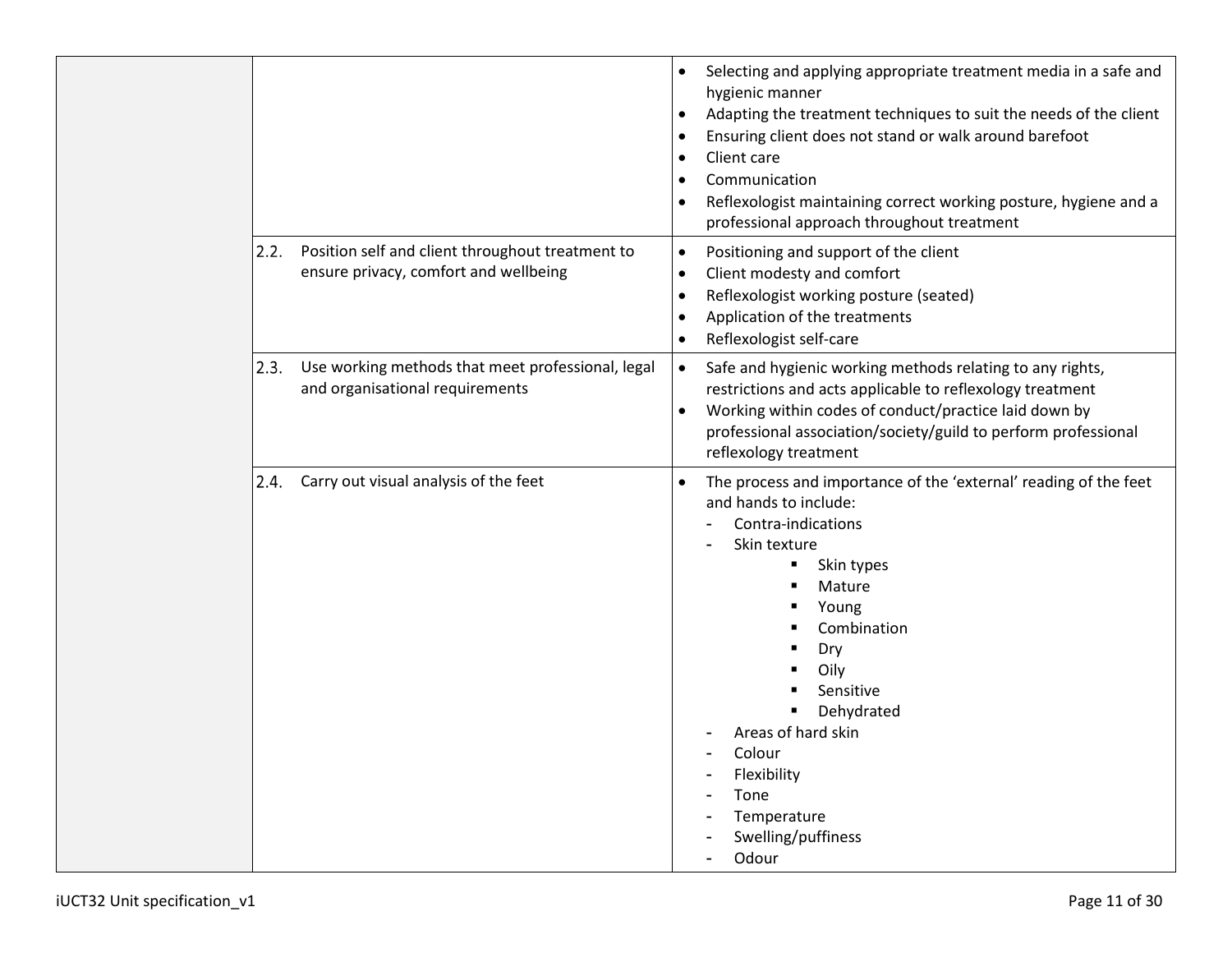|                                                                                                                                                      | Alignment of feet<br>Shape of feet and toes<br>Condition and type of the nails<br>Skeletal deformities<br>Arches of the feet<br>Reading the hands                                                                                                                                                                                                                                                                                                                                                                                                                                                                                                                                                                                                                                                                                                                                                                                                                                                                                                                                                                                                                                                                                                                                                                                                                                                                                                                                                                                                                                                                                                                                                                                                                     |
|------------------------------------------------------------------------------------------------------------------------------------------------------|-----------------------------------------------------------------------------------------------------------------------------------------------------------------------------------------------------------------------------------------------------------------------------------------------------------------------------------------------------------------------------------------------------------------------------------------------------------------------------------------------------------------------------------------------------------------------------------------------------------------------------------------------------------------------------------------------------------------------------------------------------------------------------------------------------------------------------------------------------------------------------------------------------------------------------------------------------------------------------------------------------------------------------------------------------------------------------------------------------------------------------------------------------------------------------------------------------------------------------------------------------------------------------------------------------------------------------------------------------------------------------------------------------------------------------------------------------------------------------------------------------------------------------------------------------------------------------------------------------------------------------------------------------------------------------------------------------------------------------------------------------------------------|
| Perform and adapt reflexology treatment using<br>2.5.<br>materials, equipment and techniques correctly and<br>safely to meet the needs of the client | Checking consultations and contra-indications<br>$\bullet$<br>Explaining the treatment to the client<br>$\bullet$<br>Ensuring the client is correctly supported i.e. under the head,<br>$\bullet$<br>back, knees, ankles, feet, arms and hands as required<br>Using towels to cover all areas except those being treated as<br>$\bullet$<br>applicable<br>Using clean towels for each client and using couch roll in addition<br>to towels to maintain hygiene<br>Confirming consent before beginning treatment<br>$\bullet$<br>Reading the feet and/or hands<br>$\bullet$<br>Sanitising the client's feet and/or hands<br>$\bullet$<br>Washing own hands<br>$\bullet$<br>Selecting and applying appropriate treatment media in a safe and<br>hygienic manner<br>Demonstrating an awareness of treatment adaptations relevant to<br>client's physiological and physical requirements<br>Performing full reflexology treatment in a commercially<br>$\bullet$<br>acceptable time, approximately 1 hour duration<br>Techniques should be performed correctly and on appropriate<br>reflex areas<br>Maintaining contact throughout treatment<br>$\bullet$<br>Maintaining professional working posture whilst performing<br>treatment - seated<br>Adapting the treatment relevant to the client's physiological and<br>$\bullet$<br>physical requirements, time restrictions - e.g. neonate, children,<br>young, elderly, pregnant, disabled, in palliative care etc.<br>Using breathing exercises and relaxation techniques before<br>$\bullet$<br>beginning treatment to prepare client e.g. greeting the feet, lung<br>press, wringing the feet, solar plexus breathing etc.<br>Applying pressure appropriate to the client's physical<br>requirements and sensitivity |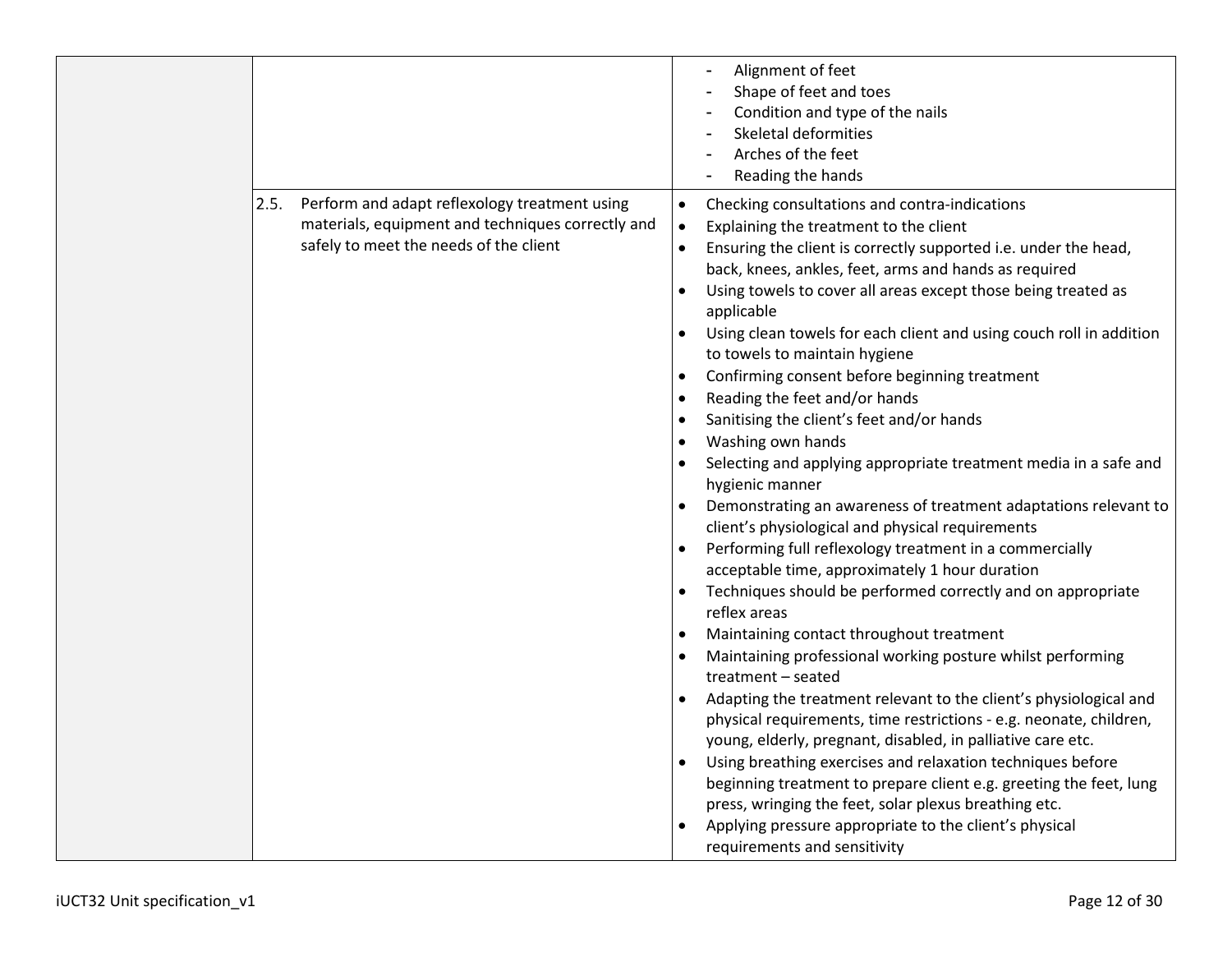|      |                                                    | $\bullet$<br>$\bullet$ | Checking client's comfort and satisfaction throughout treatment<br>with the use of verbal and non-verbal communication<br>Encouraging clients to express their feelings and requirements<br>during the treatment |
|------|----------------------------------------------------|------------------------|------------------------------------------------------------------------------------------------------------------------------------------------------------------------------------------------------------------|
|      |                                                    | $\bullet$              | Noting client's reactions and making appropriate adjustments<br>during treatment                                                                                                                                 |
|      |                                                    |                        | Noting any findings/therapist observations and client feedback on<br>printed foot charts/forms throughout the treatment                                                                                          |
|      |                                                    | $\bullet$              | Using breathing and relaxation techniques at end of treatment<br>e.g., effleurage, heel pulls, solar plexus breathing etc.                                                                                       |
|      |                                                    |                        | Noting client's reactions and any findings/feedback at end of<br>treatment                                                                                                                                       |
|      |                                                    | $\bullet$              | Removing the treatment medium at the end of the treatment if<br>appropriate                                                                                                                                      |
|      |                                                    | $\bullet$              | Helping the client off the couch or chair, protecting their modesty                                                                                                                                              |
|      |                                                    | $\bullet$              | at all times, ensuring they do not walk around barefoot<br>Work within code of conduct laid down by professional                                                                                                 |
|      |                                                    |                        | association/society/guild to perform professional reflexology                                                                                                                                                    |
|      |                                                    |                        | treatment                                                                                                                                                                                                        |
| 2.6. | During treatment locate underlying body structures | $\bullet$              | The structure of the feet, ankles and leg to include:<br><b>Bones</b><br>$\blacksquare$                                                                                                                          |
|      |                                                    |                        | Patella                                                                                                                                                                                                          |
|      |                                                    |                        | Tibia                                                                                                                                                                                                            |
|      |                                                    |                        | Fibula                                                                                                                                                                                                           |
|      |                                                    |                        | <b>Tarsals</b>                                                                                                                                                                                                   |
|      |                                                    |                        | Talus                                                                                                                                                                                                            |
|      |                                                    |                        | Calcaneus<br>Navicular                                                                                                                                                                                           |
|      |                                                    |                        | Cuboid                                                                                                                                                                                                           |
|      |                                                    |                        | Medial cuneiform                                                                                                                                                                                                 |
|      |                                                    |                        | Intermediate cuneiform                                                                                                                                                                                           |
|      |                                                    |                        | Lateral cuneiform                                                                                                                                                                                                |
|      |                                                    |                        | Metatarsals                                                                                                                                                                                                      |
|      |                                                    |                        | Phalanges                                                                                                                                                                                                        |
|      |                                                    |                        | Muscles                                                                                                                                                                                                          |
|      |                                                    |                        | Gastrocnemius                                                                                                                                                                                                    |
|      |                                                    |                        | Soleus                                                                                                                                                                                                           |
|      |                                                    |                        | Peroneus longus                                                                                                                                                                                                  |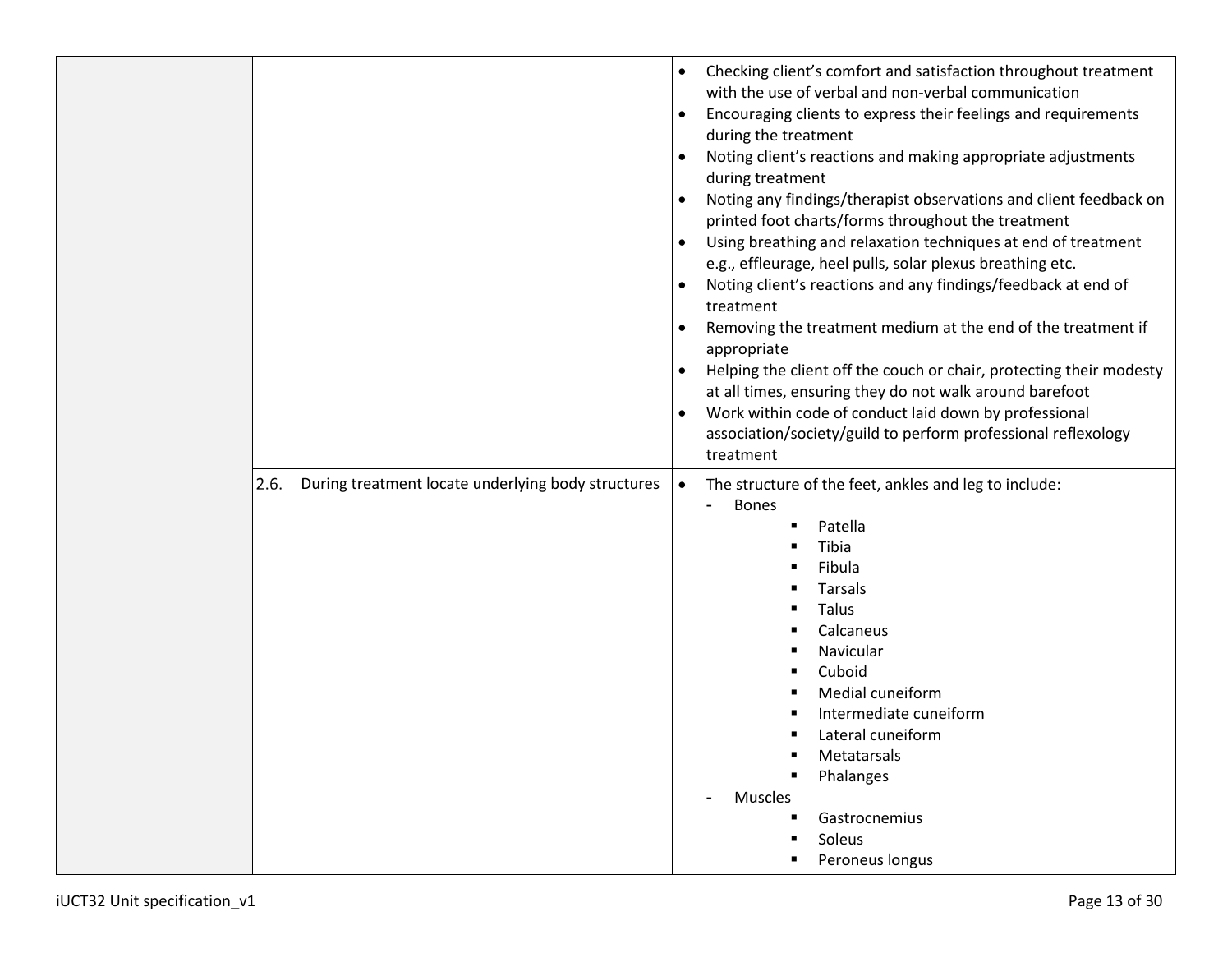|                             | $\blacksquare$                 | Peroneus brevis                                      |
|-----------------------------|--------------------------------|------------------------------------------------------|
|                             |                                | Tibialis anterior                                    |
|                             |                                | Tibialis posterior                                   |
|                             | п                              | Extensor digitorum longus                            |
|                             | п                              | <b>Extensor hallucis longus</b>                      |
|                             | п                              | Extensor retinaculum                                 |
|                             | п                              | Flexor hallucis longus                               |
|                             | п                              | Flexor digitorum longus                              |
|                             | п                              | Peroneus tertius                                     |
|                             |                                | Extensor digitorum brevis                            |
|                             |                                | Abductor hallucis                                    |
|                             | Tendons                        |                                                      |
|                             | $\blacksquare$                 | Achilles                                             |
|                             | Nerves                         |                                                      |
|                             |                                | Saphenous                                            |
|                             |                                | Sciatic                                              |
|                             |                                | Tibial                                               |
|                             |                                | Peroneal                                             |
|                             |                                | Sural                                                |
|                             |                                | Femoral                                              |
|                             |                                | Gluteal                                              |
|                             |                                | Plantar                                              |
|                             | Arteries                       |                                                      |
|                             |                                | Iliac                                                |
|                             |                                | Femoral                                              |
|                             |                                | Anterior tibial                                      |
|                             |                                | Posterior tibial                                     |
|                             | п                              | Peroneal                                             |
|                             |                                | Dorsalis pedis                                       |
|                             |                                | Plantar arch                                         |
|                             |                                | Digital                                              |
|                             | Veins                          |                                                      |
|                             | ٠                              | Femoral                                              |
|                             | $\blacksquare$                 | Saphenous                                            |
|                             |                                | Popliteal                                            |
|                             |                                | Short saphenous                                      |
|                             |                                | Dorsal venous arch                                   |
|                             | $\bullet$                      | The structure of the hand, wrist and arm to include: |
|                             | <b>Bones</b><br>$\blacksquare$ |                                                      |
|                             |                                |                                                      |
| UCT32 Unit specification_v1 |                                | Page 14 of 30                                        |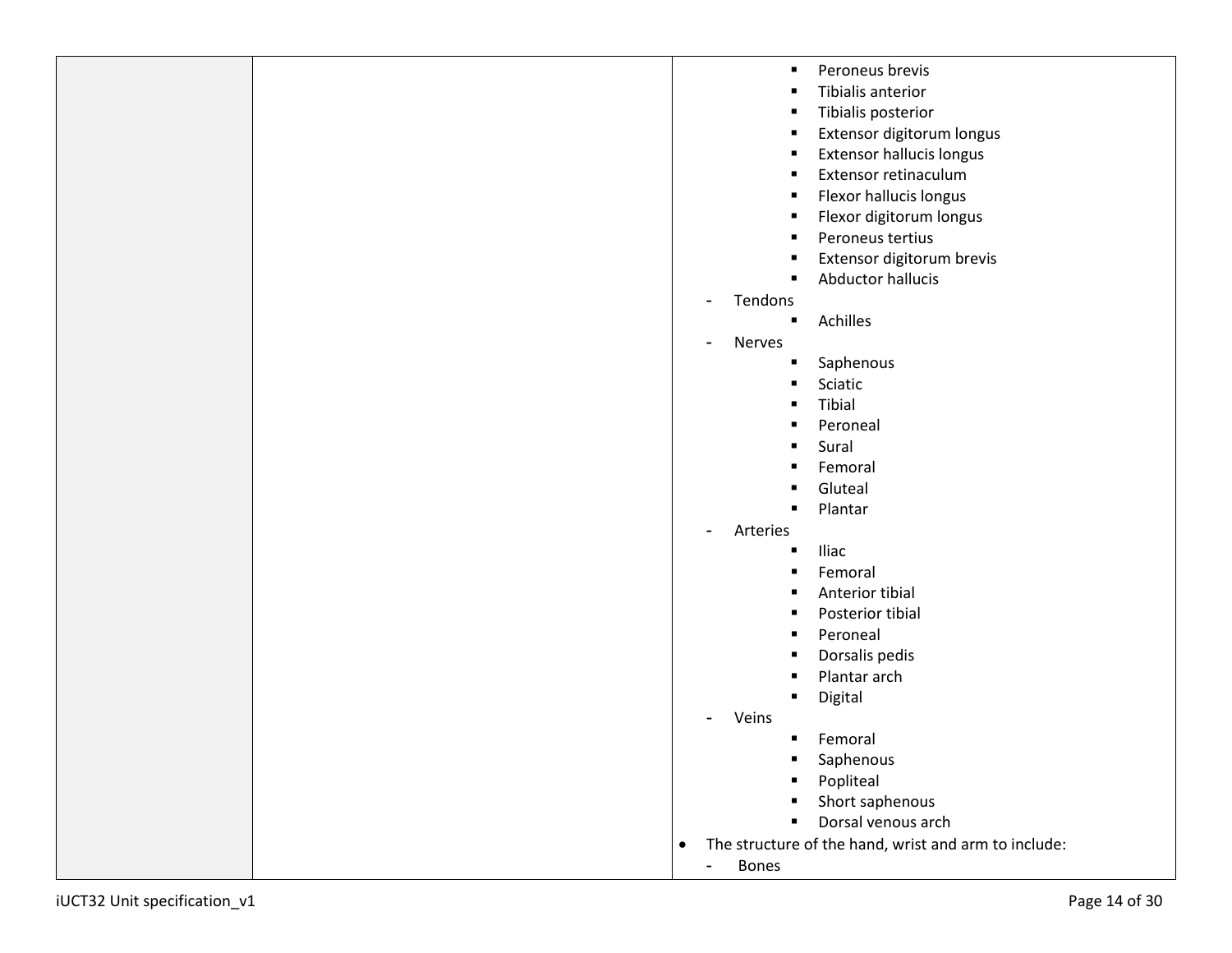|                              | Radius<br>$\blacksquare$        |
|------------------------------|---------------------------------|
|                              | Ulna<br>п                       |
|                              | Carpals<br>п                    |
|                              | Scaphoid<br>п                   |
|                              | Lunate                          |
|                              | Triquetral<br>п                 |
|                              | Pisiform                        |
|                              | Trapezium<br>п                  |
|                              | Trapezoid                       |
|                              | Capitate<br>Е                   |
|                              | Hamate                          |
|                              | Metacarpals                     |
|                              | Phalanges                       |
|                              | Muscles<br>$\blacksquare$       |
|                              | Pronator teres<br>п             |
|                              | <b>Brachialis</b><br>п          |
|                              | Flexor carpi radialis<br>п      |
|                              | Palmaris longus<br>в            |
|                              | <b>Brachioradialis</b><br>в     |
|                              | Extensor carpi radialis<br>в    |
|                              | Extensor carpi ulnaris<br>п     |
|                              | Extensor digitorum<br>п         |
|                              | Flexor carpi ulnaris<br>п       |
|                              | Extensor pollicis longus<br>в   |
|                              | Flexor carpi digitorum<br>п     |
|                              | Extensor carpi digitorum<br>Е   |
|                              | Muscles of thenar eminence      |
|                              | Muscles of hypothenar eminence  |
|                              | Nerves<br>$\blacksquare$        |
|                              | Ulnar                           |
|                              | Medial                          |
|                              | Radial                          |
|                              | Subscapular                     |
|                              | <b>Brachial</b><br>٠            |
|                              | Arteries<br>$\blacksquare$      |
|                              | Radial<br>п                     |
|                              | Ulnar<br>Е                      |
|                              | Palmar arches<br>$\blacksquare$ |
|                              | $\blacksquare$                  |
| iUCT32 Unit specification_v1 | Digital<br>Page 15 of 30        |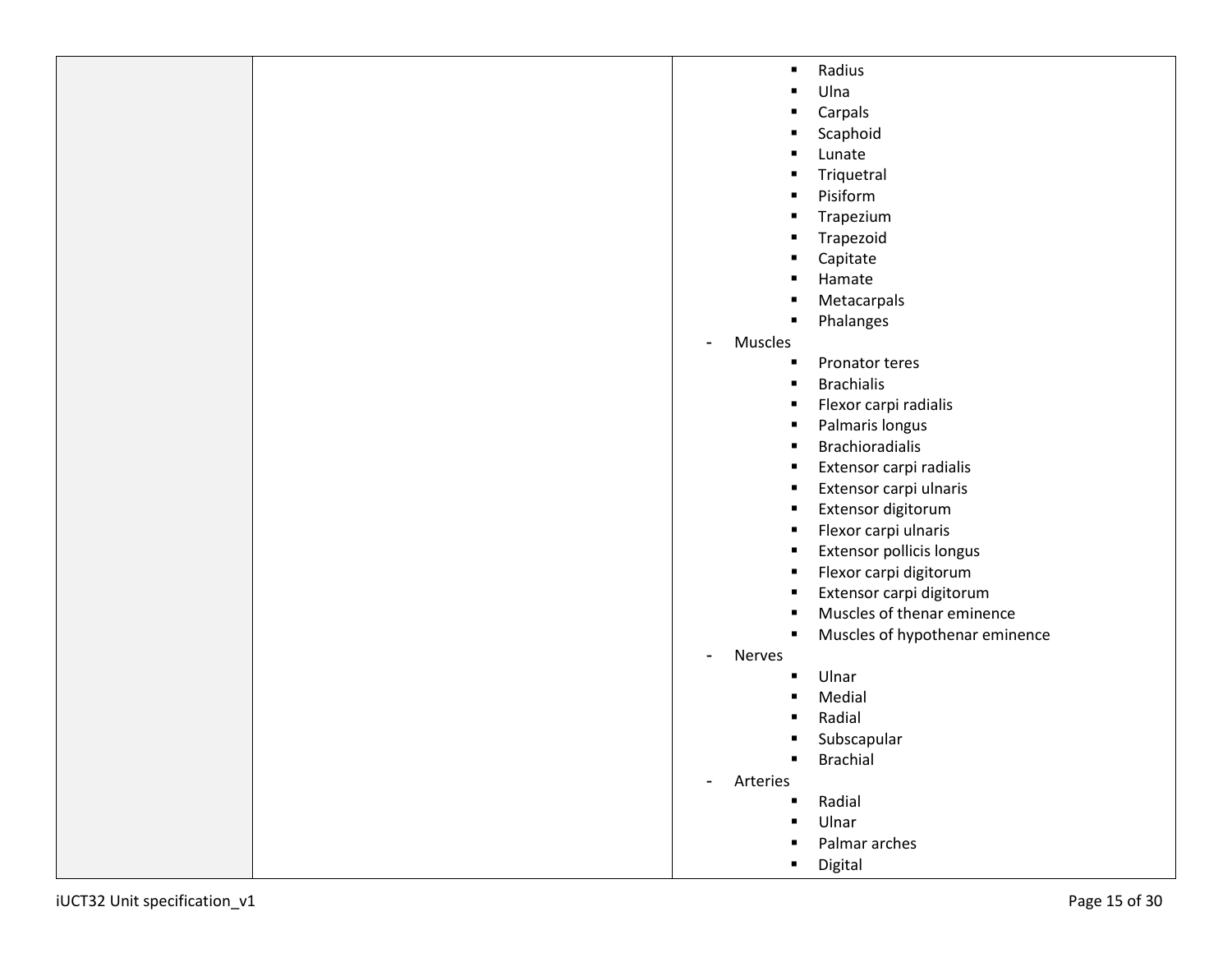|                             | Veins<br>$\overline{\phantom{0}}$                                             |
|-----------------------------|-------------------------------------------------------------------------------|
|                             | Axillary<br>٠                                                                 |
|                             | Cephalic                                                                      |
|                             | <b>Basilic</b>                                                                |
|                             | Median<br>٠                                                                   |
|                             | The position and function of the following nerves of the body to<br>$\bullet$ |
|                             | include:                                                                      |
|                             | Cranial nerves<br>$\blacksquare$                                              |
|                             | $\blacksquare$ 12 pairs                                                       |
|                             | Spinal nerves<br>$\blacksquare$                                               |
|                             | 8 cervical<br>٠.                                                              |
|                             | 12 thoracic                                                                   |
|                             | 5 lumbar                                                                      |
|                             | 5 sacral                                                                      |
|                             |                                                                               |
|                             | 1 coccygeal                                                                   |
|                             | <b>Brachial plexus</b>                                                        |
|                             | Lumbar plexus                                                                 |
|                             | Sacral plexus                                                                 |
|                             | Coeliac (solar) plexus                                                        |
|                             | Thorax<br>$\blacksquare$                                                      |
|                             | Phrenic                                                                       |
|                             | Intercostal                                                                   |
|                             | Pectoral<br>$\blacksquare$                                                    |
|                             | The main sensory receptors found in the skin and their functions<br>$\bullet$ |
|                             | to include:                                                                   |
|                             | Merkel's disc<br>$\blacksquare$                                               |
|                             | Meissner's corpuscle<br>$\blacksquare$                                        |
|                             | Ruffini's corpuscle<br>$\sim$                                                 |
|                             | Pacinian corpuscle<br>$\blacksquare$                                          |
|                             | Krause's end bulbs<br>$\sim$                                                  |
|                             | Superficial/deep pressure<br>$\blacksquare$                                   |
|                             | Deflection (hair)<br>$\blacksquare$                                           |
|                             | High/low frequency vibration detection                                        |
|                             | Stretch<br>$\blacksquare$                                                     |
|                             | Touch                                                                         |
|                             | Heat<br>$\blacksquare$                                                        |
|                             | Cold                                                                          |
|                             | Pain<br>۰                                                                     |
|                             | Sensory receptors to include:<br>$\bullet$                                    |
|                             |                                                                               |
| UCT32 Unit specification_v1 | Page 16 of 30                                                                 |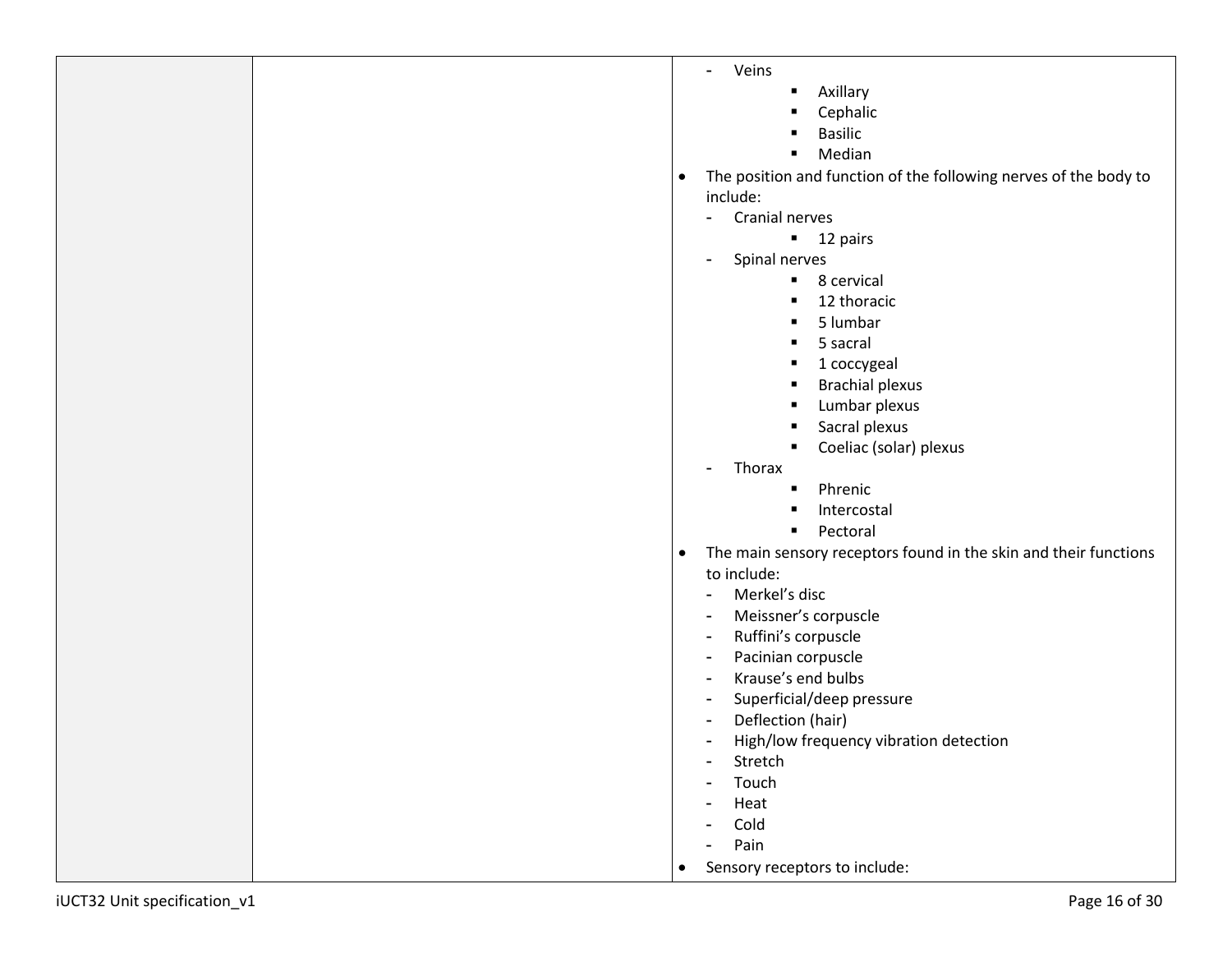|                              | Chemoreceptors<br>-                                                         |
|------------------------------|-----------------------------------------------------------------------------|
|                              | Mechanoreceptors<br>-                                                       |
|                              | Nociceptors                                                                 |
|                              | Photoreceptors                                                              |
|                              | Proprioceptors                                                              |
|                              | Thermoreceptors                                                             |
|                              | Tonic                                                                       |
|                              | Phasic                                                                      |
|                              | Kinaesthetic                                                                |
|                              | The structure and function of the ear and conditions affecting<br>$\bullet$ |
|                              | hearing to include:                                                         |
|                              | Pinna<br>۰.                                                                 |
|                              | Auricle<br>۰                                                                |
|                              | External auditory meatus<br>۰                                               |
|                              | Tympanic membrane                                                           |
|                              | Mastoid                                                                     |
|                              | Styloid process                                                             |
|                              | Auditory ossicles                                                           |
|                              | Oval window                                                                 |
|                              | Cochlea                                                                     |
|                              | Labyrinth                                                                   |
|                              | Perilymph<br>$\blacksquare$                                                 |
|                              | Auditory nerve<br>$\overline{a}$                                            |
|                              | Three semi-circular canals                                                  |
|                              | Eustachian tube<br>$\blacksquare$                                           |
|                              | Balance<br>٠                                                                |
|                              | Hearing<br>$\blacksquare$                                                   |
|                              | Deafness                                                                    |
|                              | Causes of hearing loss<br>$\blacksquare$                                    |
|                              | Labyrinthitis<br>$\blacksquare$                                             |
|                              | Meniere's disease<br>$\blacksquare$                                         |
|                              | Motion sickness                                                             |
|                              | Otitis media                                                                |
|                              | Acute<br>$\blacksquare$                                                     |
|                              | Serous                                                                      |
|                              | Chronic                                                                     |
|                              | Tinnitus                                                                    |
|                              | Vertigo                                                                     |
|                              |                                                                             |
|                              |                                                                             |
| iUCT32 Unit specification_v1 | Page 17 of 30                                                               |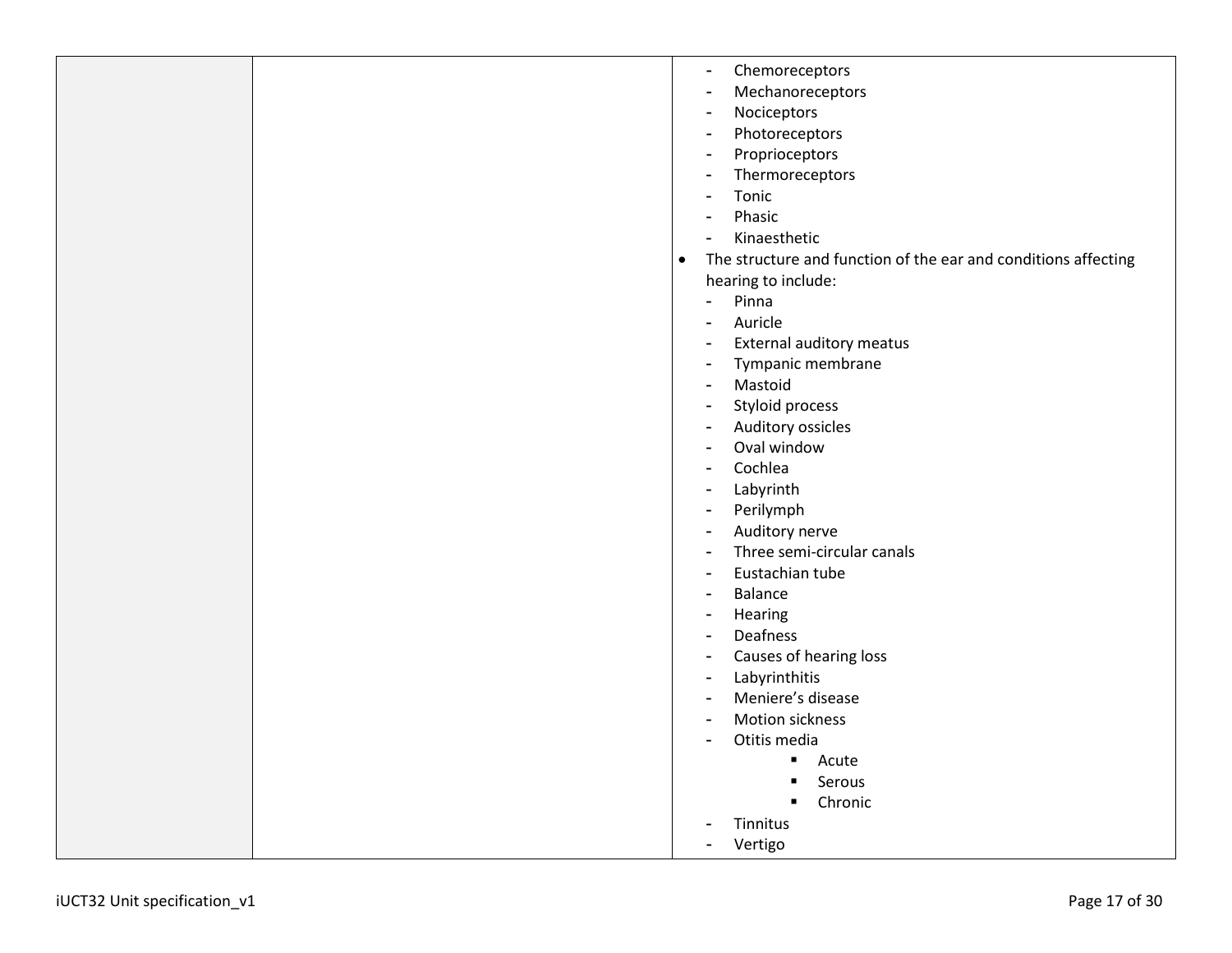|   | $\bullet$ | The structure, function of the eye and conditions affecting sight to |
|---|-----------|----------------------------------------------------------------------|
|   |           | include:                                                             |
|   |           | Conjunctiva<br>$\frac{1}{2}$                                         |
|   |           | Sclera<br>$\overline{a}$                                             |
|   |           | Cornea<br>-                                                          |
|   |           | Choroids<br>$\overline{\phantom{a}}$                                 |
|   |           | Iris<br>۰                                                            |
|   |           | Pupil<br>۰                                                           |
|   |           | Lens<br>۰                                                            |
|   |           | Ciliary body<br>$\overline{\phantom{a}}$                             |
|   |           | Aqueous humour<br>۰                                                  |
|   |           | Vitreous humour<br>۰                                                 |
|   |           | Retina<br>$\overline{\phantom{a}}$                                   |
|   |           | Fovea<br>$\overline{\phantom{a}}$                                    |
|   |           | <b>Blind spot</b><br>۰                                               |
|   |           | Optic nerve<br>۰                                                     |
|   |           | Eye muscles<br>۰                                                     |
|   |           | Eyeball<br>۰                                                         |
|   |           | Eyelids<br>-                                                         |
|   |           | Lachrymal/tear glands<br>$\overline{\phantom{0}}$                    |
|   |           | Sight<br>$\qquad \qquad \blacksquare$                                |
|   |           | Loss of sight<br>۰                                                   |
|   |           | Blepharitis<br>$\blacksquare$                                        |
|   |           | Cataracts<br>$\blacksquare$                                          |
|   |           | Conjunctivitis<br>$\overline{\phantom{a}}$                           |
|   |           | Corneal ulcer<br>$\overline{\phantom{0}}$                            |
|   |           | Glaucoma<br>$\blacksquare$                                           |
|   | $\bullet$ | The function and conditions affecting the sense of taste to          |
|   |           | include:                                                             |
|   |           | Tongue<br>۰                                                          |
|   |           | Palate<br>$\blacksquare$                                             |
|   |           | Throat<br>$\blacksquare$                                             |
|   |           | Epiglottis<br>$\overline{\phantom{0}}$                               |
|   |           | Taste buds                                                           |
|   |           | Cranial nerves VII, IX and X<br>$\overline{\phantom{0}}$             |
|   |           | Salivary glands and saliva<br>$\blacksquare$                         |
|   |           | Link between taste and smell<br>$\overline{\phantom{a}}$             |
|   |           | Protection<br>$\overline{\phantom{a}}$                               |
|   |           | Reasons for impaired/loss of taste<br>$\blacksquare$                 |
| 1 |           | Page 18 of 30                                                        |

- Conjunctiva
- Sclera
- Cornea
- Choroids
- Iris
- Pupil
- Lens
- Ciliary body
- Aqueous humour
- Vitreous humour
- Retina
- Fovea
- Blind spot
- Optic nerve
- Eye muscles
- Eyeball
- Eyelids
- Lachrymal/tear glands
- Sight
- Loss of sight
- Blepharitis
- Cataracts
- Conjunctivitis
- Corneal ulcer
- Glaucoma
- The function and conditions affecting the sense of taste to include:
	- Tongue
	- Palate
	- Throat
	- Epiglottis
	- Taste buds
	- Cranial nerves VII, IX and X
	- Salivary glands and saliva
	- Link between taste and smell
	- Protection
	- Reasons for impaired/loss of taste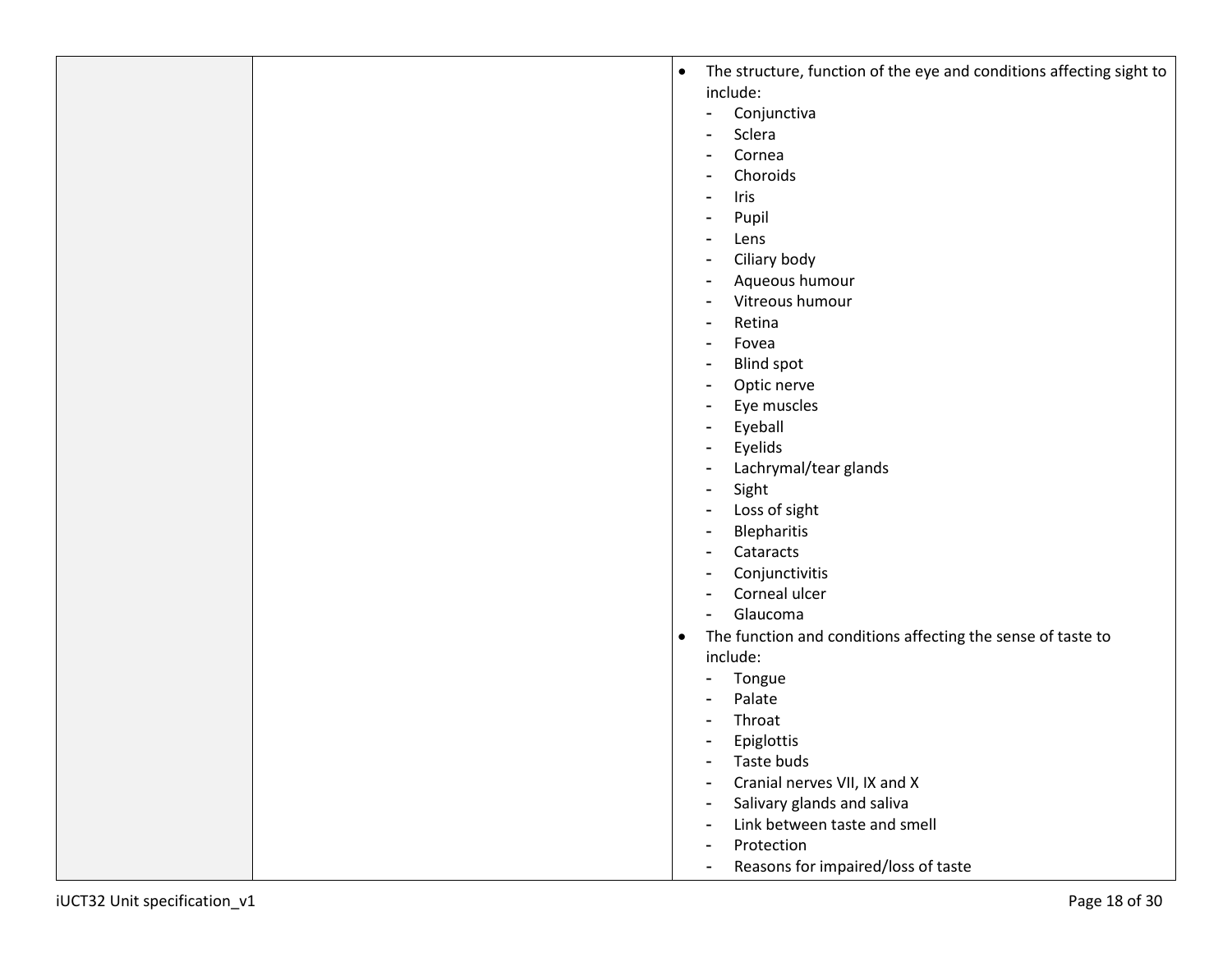|      |                                                                                           |                                                  | Medication<br>Dry mouth<br>Vitamin deficiency<br><b>Disease</b>                                                                                                                                                                                                                                                                                                                                                                                                                                                                                                                                                                                                                                   |
|------|-------------------------------------------------------------------------------------------|--------------------------------------------------|---------------------------------------------------------------------------------------------------------------------------------------------------------------------------------------------------------------------------------------------------------------------------------------------------------------------------------------------------------------------------------------------------------------------------------------------------------------------------------------------------------------------------------------------------------------------------------------------------------------------------------------------------------------------------------------------------|
| 2.7. | During treatment locate reflex points on the hands<br>and feet                            | $\bullet$                                        | Reflex areas/points on the hands and feet to include:<br>Appropriate hand/foot charts should be used to establish the<br>correct position of the reflexes<br>Compare differing zone/reflexology charts<br>Distinguish and interpret the reflexes to include:<br>Recognising why a reflex may be sore/painful/lumpy/grainy<br>/crystals<br>Deciding which reflexes require additional stimulation<br>Recognising the varying degrees of resistance to pressure<br>Recognising when reflexes should be treated cautiously<br>Recognising that medication/drugs may inhibit the response<br>of the reflexes<br>Demonstrating how to administer the treatment for the<br>specific needs of the client |
| 2.8. | During treatment locate zones, transfer lines and<br>cross reflexes on hands and feet     | $\bullet$                                        | The zones and their position<br>Longitudinal zones<br>Transverse zones<br>Shoulder<br>Ξ.<br>Diaphragm<br>Waist<br>Pelvic/heel<br>Cross reflexes/referral areas<br>The use of other areas when the part to be worked is either<br>damaged or cannot be worked<br>Using the hand instead of the foot and vice versa to locate the<br>reflex point                                                                                                                                                                                                                                                                                                                                                   |
| 2.9. | Complete treatment to the satisfaction of the client<br>in a commercially acceptable time | $\bullet$<br>$\bullet$<br>$\bullet$<br>$\bullet$ | Performing the treatment in a commercially acceptable time -<br>approximately 1 hour for a full treatment<br>Checking client's comfort and satisfaction throughout treatment<br>with the use of verbal and non-verbal communication<br>Concluding the treatment in appropriate manner to meet client's<br>needs<br>Noting client's reactions and any findings/feedback at end of<br>treatment                                                                                                                                                                                                                                                                                                     |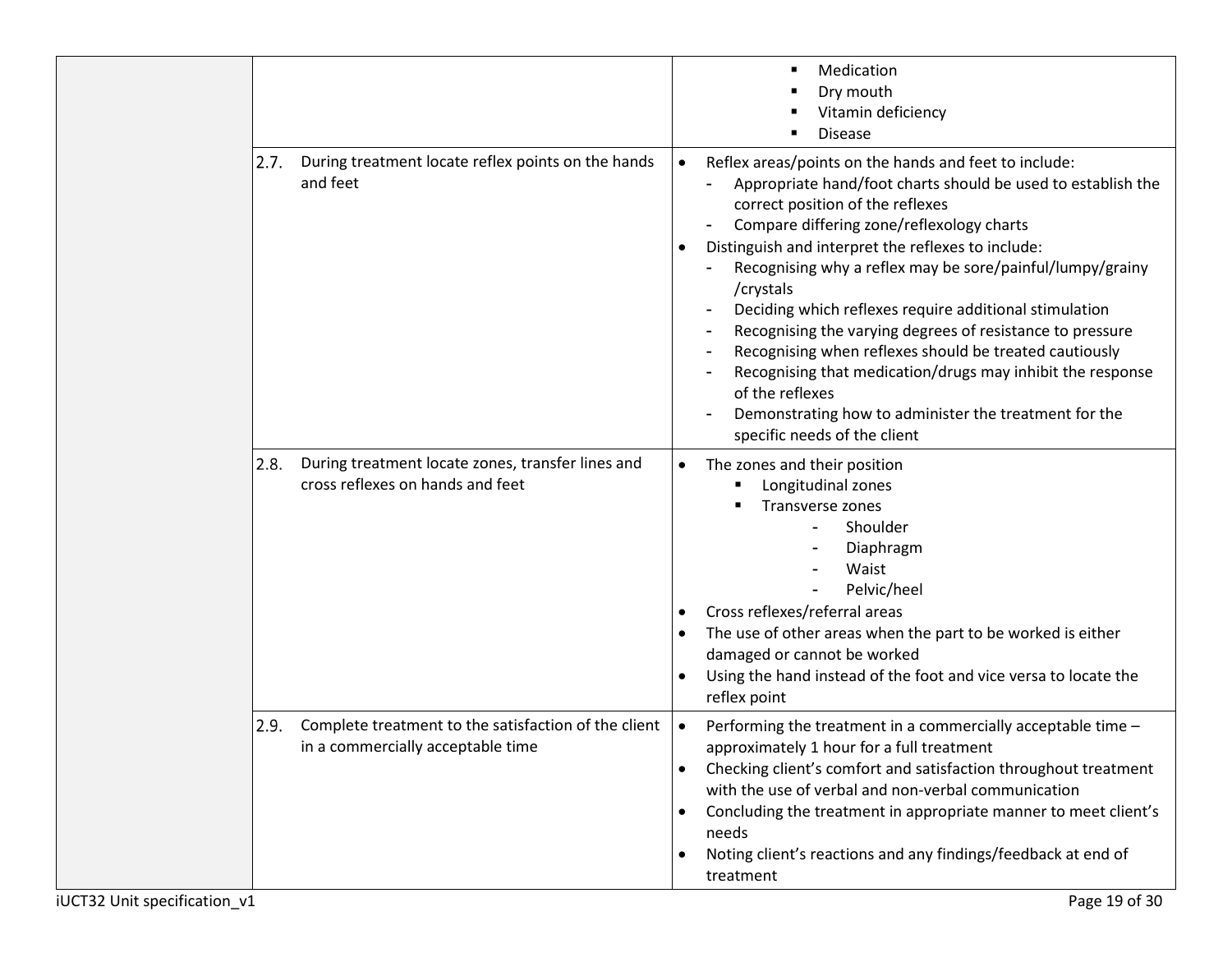| 2.10. Evaluate the results of treatment               | At the end of each treatment the client's psychological and<br>physical reactions should be recorded and any reactions noted on<br>the foot chart(s) and consultation form<br>Outcomes achieved<br>Effectiveness of the treatment<br>Re-assessing choice of treatment media used, treatment<br>techniques<br>Any change in demands e.g. physiological or psychological<br>changes<br>Whether the treatment met the needs of the client<br>- Client expectations<br>Longer term needs of the client (e.g. when working in a care<br>environment, with those dealing with bereavement and loss, etc)<br>Therapist self-reflection in relation to client and treatment<br>performed<br>Client treatment progression<br>$\bullet$<br>Review of ongoing treatment plan<br>Recommendations for further treatment sessions/re-booking |
|-------------------------------------------------------|--------------------------------------------------------------------------------------------------------------------------------------------------------------------------------------------------------------------------------------------------------------------------------------------------------------------------------------------------------------------------------------------------------------------------------------------------------------------------------------------------------------------------------------------------------------------------------------------------------------------------------------------------------------------------------------------------------------------------------------------------------------------------------------------------------------------------------|
| 2.11. Provide suitable aftercare and home care advice | Immediate aftercare<br>$\bullet$<br>Allowing client time to revive<br>$\bullet$<br>Sitting client up carefully<br>Water<br>Client feedback<br>At the end of each treatment the client should be advised of home<br>and aftercare to prolong treatment benefits<br>Avoid stimulants - alcohol, tea, coffee and non-<br>prescription drugs for at least 12 hours<br>Healthy eating for wellbeing<br>Fluid/water intake<br>Exercise for general health<br>Posture<br>Smoking habits<br>Sleep patterns<br>Hobbies<br>Interests<br>Rest<br>Time management<br><b>Relaxation techniques</b>                                                                                                                                                                                                                                          |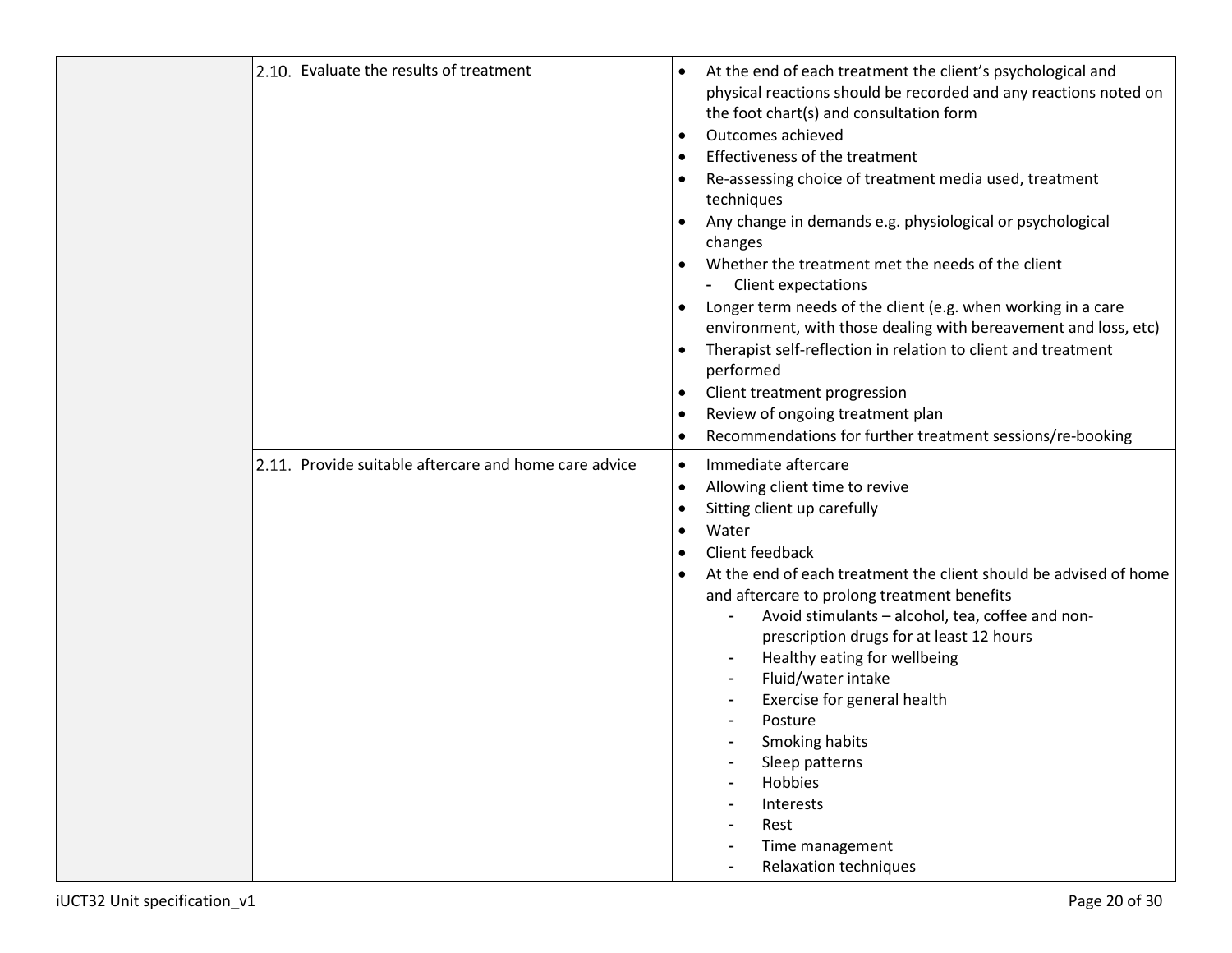|                                                                                                      | <b>Stress levels</b><br>Self-treatment<br>Reflexology as part of a holistic lifestyle<br>$\bullet$<br>General care and lifestyle advice and the beneficial effects thereof<br>$\bullet$<br>Generally helping clients and families to identify options to<br>improve their health and social wellbeing in terms of reflexology<br>treatment<br>Helping clients and families to put their choices into action<br>Reviewing their progress<br>Self-treatment for the client and the benefits of administering it to<br>include:<br>Techniques and areas for self-treatment<br>$\blacksquare$<br>The use of hand charts<br>Reflexology tools<br>Potential responses associated with self-treatment<br>Frequency of self-treatment<br><b>Effects and benefits</b> |
|------------------------------------------------------------------------------------------------------|--------------------------------------------------------------------------------------------------------------------------------------------------------------------------------------------------------------------------------------------------------------------------------------------------------------------------------------------------------------------------------------------------------------------------------------------------------------------------------------------------------------------------------------------------------------------------------------------------------------------------------------------------------------------------------------------------------------------------------------------------------------|
| 2.12. Record treatment accurately and store information<br>securely in line with current legislation | At the end of each treatment the client's feedback should be<br>$\bullet$<br>recorded on the consultation form and any reactions noted on the<br>foot chart together with the reflexologist's observations and<br>recommendations for ongoing treatment and client self-<br>treatment. These should be documented fully<br>Record and store in line with current data protection legislation<br>and professional codes of practice                                                                                                                                                                                                                                                                                                                           |
| 2.13. Describe the history, philosophy and role of<br>reflexology                                    | Definition of reflexology<br>$\bullet$<br>The history of the development of reflex zone therapy and<br>reflexology<br>The Ancient<br>$\bullet$<br>The Chinese<br>$\bullet$<br>The American Indians<br>$\bullet$<br>Sir Henry Head<br>$\bullet$<br>Sir Charles Sherrington<br>Dr William Fitzgerald<br>$\bullet$<br><b>Edwin Bowers</b><br>Joseph Riley<br>Jospeh Corvo<br>Eunice Ingham<br>$\bullet$                                                                                                                                                                                                                                                                                                                                                         |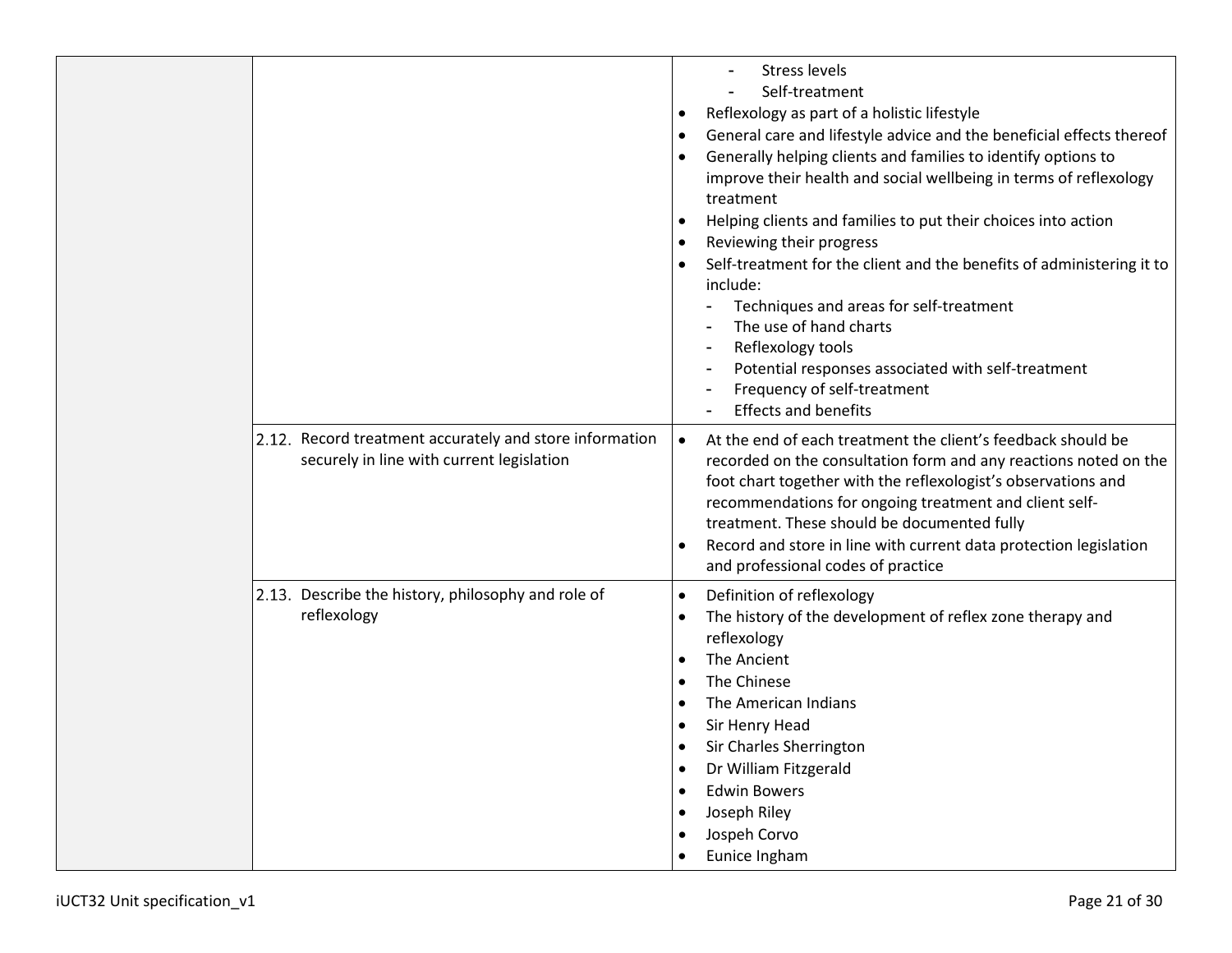|                                                                                                               | Dwight Byers<br>$\bullet$<br>Doreen Bayly<br>$\bullet$<br>Hanne Marquardt<br>$\bullet$<br>Ongoing development<br>$\bullet$                                                                                                                                                                                                                                                                 |
|---------------------------------------------------------------------------------------------------------------|--------------------------------------------------------------------------------------------------------------------------------------------------------------------------------------------------------------------------------------------------------------------------------------------------------------------------------------------------------------------------------------------|
| 2.14. Explain the principles of reflexology theory                                                            | The concept and theories of how reflexology works, and reflex<br>$\bullet$<br>zones on the feet and hands and their functions to include:<br>Theories - e.g. pain gate theory and meridian theory, etc.<br>Zone theory<br>How the zones relate to the anatomical structures of the body<br>How the reflexes relate to the anatomical structures of the<br>body                             |
| 2.15. Explain how reflexology techniques can be adapted<br>to suit the individual characteristics of a client | Adapting the treatment and techniques relevant to client's<br>$\bullet$<br>physiological and physical requirements, abilities, disabilities, time<br>restrictions, etc. (e.g., neonate, children, young, elderly, pregnant,<br>disable, in palliative care, etc.)<br>Client preferences and commitment<br>$\bullet$                                                                        |
| 2.16. Explain the principles of all reflexology techniques                                                    | The appropriate movements for reflexology treatment to include:<br>$\bullet$<br>Foot and hand support<br>Warm up massage<br>Relaxation techniques e.g. greeting the feet, foot wringing,<br>lung press, toe rotation, spinal stroking, ankle rotation and<br>heel pulls etc.<br>Thumb walking<br>Finger walking<br>Pin pointing<br>Pivot<br>Hook<br>Rocking<br>Finger rolling<br>Cool down |
| 2.17. Describe the importance of the supporting hand                                                          | General support (e.g. support, protection, leverage, stretching and<br>$\bullet$<br>maintenance of pressure)<br>Function and placement of working hand<br>$\bullet$<br>Function and placement of supporting hand<br>$\bullet$<br>Continuity of touch<br>$\bullet$<br>Additional support requirements<br>$\bullet$                                                                          |
| 2.18. Explain the uses of different media                                                                     | No medium<br>$\bullet$                                                                                                                                                                                                                                                                                                                                                                     |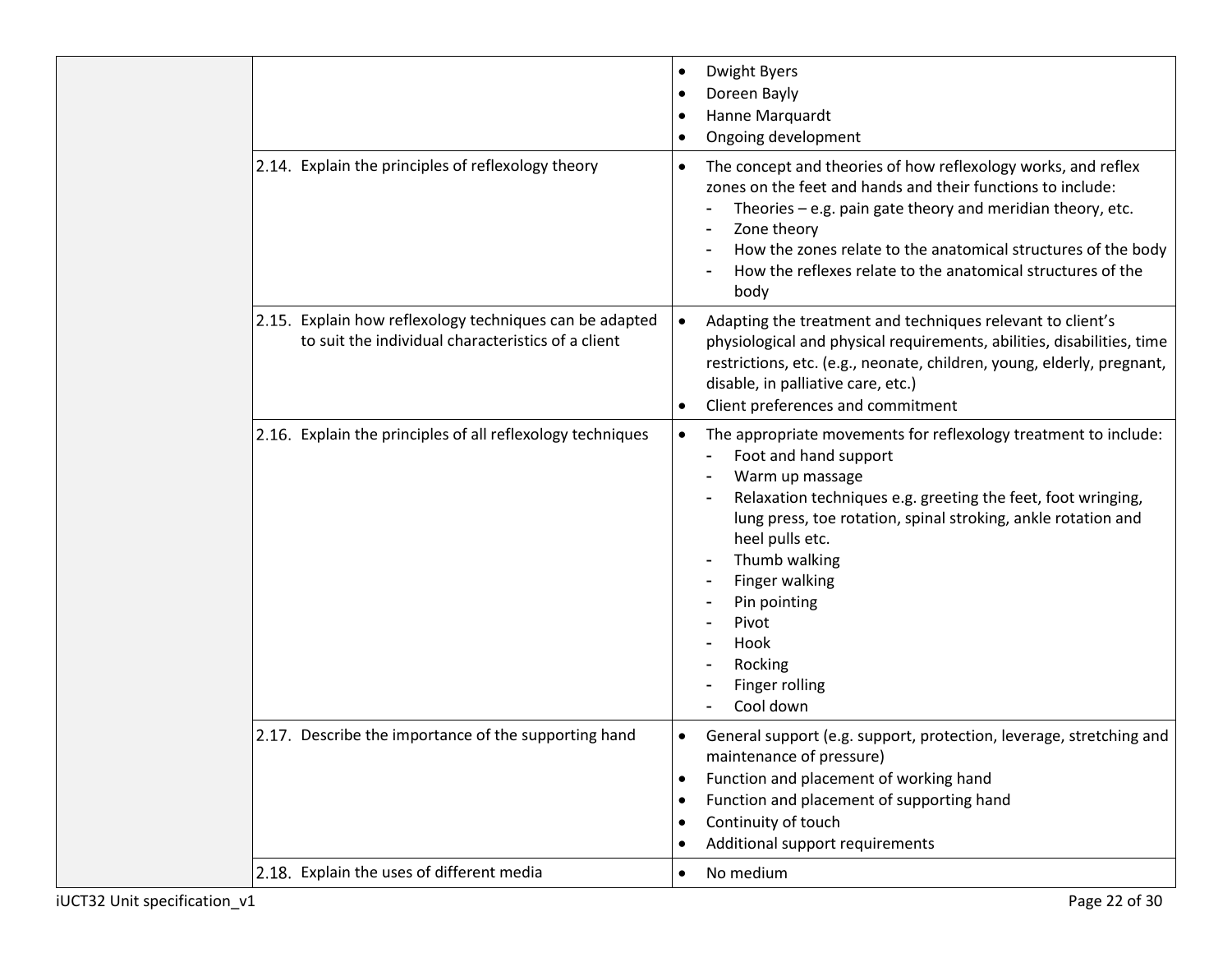|                                                                                                                        | Powder<br>$\bullet$<br>Liquid talc<br>$\bullet$<br>Corn starch<br>$\bullet$<br>Cream/lotion<br>$\bullet$<br>Fixed/carrier oil<br>$\bullet$<br>Natural wax<br>$\bullet$<br>Balm<br>$\bullet$<br>Effects and benefits of each should be known                                                                                                                                                                                                                                                                                                                                                                                                                                                                    |
|------------------------------------------------------------------------------------------------------------------------|----------------------------------------------------------------------------------------------------------------------------------------------------------------------------------------------------------------------------------------------------------------------------------------------------------------------------------------------------------------------------------------------------------------------------------------------------------------------------------------------------------------------------------------------------------------------------------------------------------------------------------------------------------------------------------------------------------------|
| 2.19. Describe safe handling and use of products,<br>materials, tools and equipment                                    | Methods of handling and using products, materials, tools and<br>$\bullet$<br>equipment safely<br>Sourcing, selection, use and storage of treatment media<br>$\bullet$<br>Store away from extremes of temperature<br>$\bullet$<br>Tightly sealed bottles/containers<br>$\bullet$<br>Out of reach of children<br>$\bullet$<br>Methods of dealing with breakages/spillages in the treatment<br>$\bullet$<br>environment<br>Product data sheets<br>$\bullet$<br>Stock control/rotation<br>$\bullet$<br>Shelf life of treatment media and treatment products<br>$\bullet$<br>Current legislative controls and guidelines for the use of<br>$\bullet$<br>reflexology products and the implications for client safety |
| 2.20. Describe the importance of the correct maintenance<br>and storage of products, materials, tools and<br>equipment | Safe working practices<br>$\bullet$<br>Client and reflexologist health and safety<br>$\bullet$<br>Risk management<br>$\bullet$<br>Insurance<br>$\bullet$<br>Code of practice<br>$\bullet$                                                                                                                                                                                                                                                                                                                                                                                                                                                                                                                      |
| 2.21. Describe the contra-actions that may occur during<br>and following treatment and how to respond                  | $\bullet$<br>During treatment<br>Crying<br>Laughing<br><b>Talking</b><br>Desire to sleep<br>Perspiring<br>Flatulence<br>Micturition<br>Runny nose<br>Change in body temperature<br>Thirst                                                                                                                                                                                                                                                                                                                                                                                                                                                                                                                      |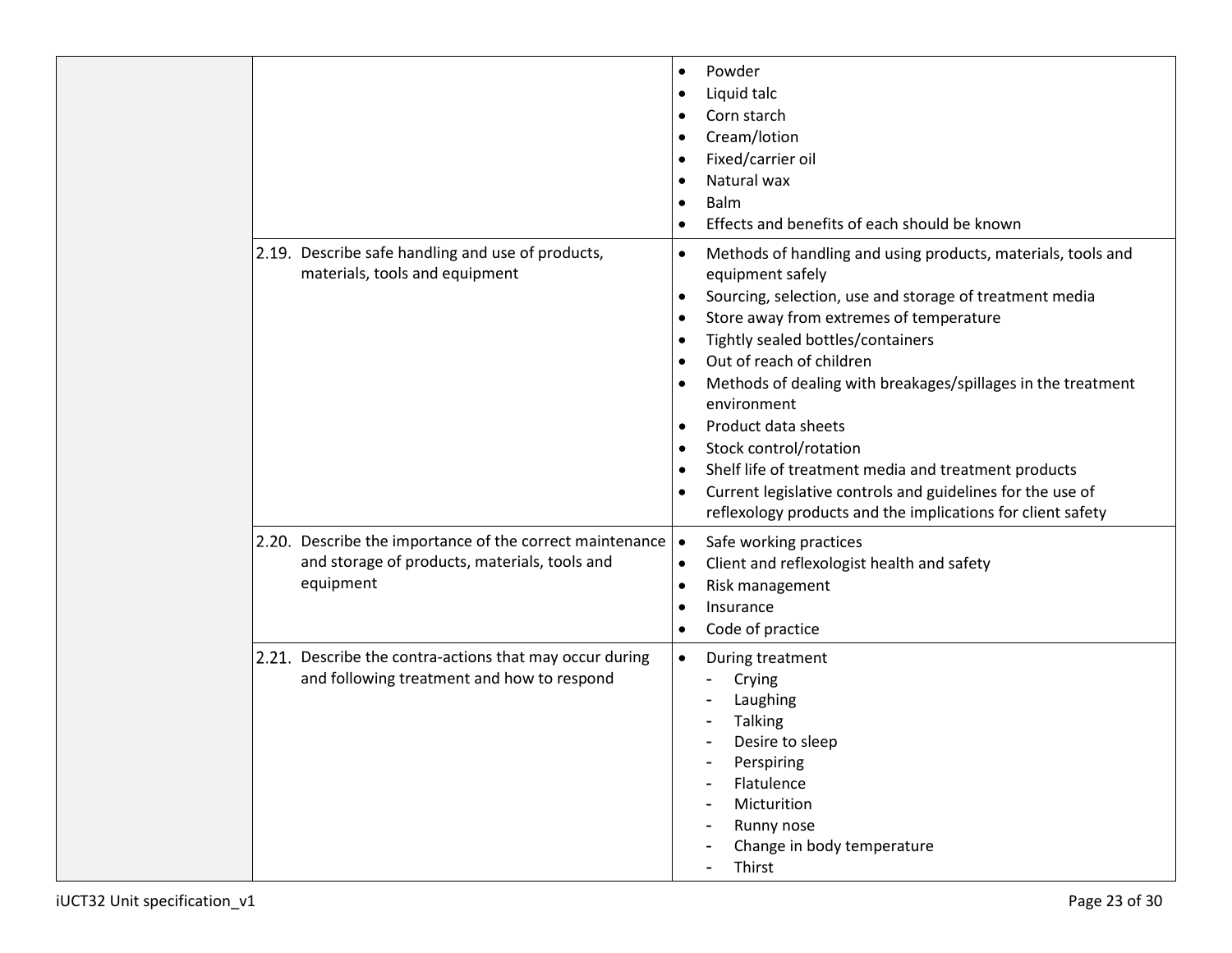| Feeling nauseous<br>Cough<br>After treatment<br>$\bullet$<br>Symptoms exacerbated<br>Fatigue<br>Non-specific aches and pains<br>Heavier menstrual flow<br>Frequent micturition<br>Frequent bowel movements<br>Nausea<br>Break out of spots<br><b>Healing crisis</b><br>Increased energy<br>Relief of symptoms<br>Improved mood<br>Altered sleep patterns<br>Headaches<br>Increased sensitivity<br><b>Healing crisis</b><br>Response to alleviate contra-actions:<br>Rest<br>Water<br>Diet<br>п |                                                                             |                                                                                                                                                                                                                                                                                                                                                                                                                                                                                                                                                                                  |
|------------------------------------------------------------------------------------------------------------------------------------------------------------------------------------------------------------------------------------------------------------------------------------------------------------------------------------------------------------------------------------------------------------------------------------------------------------------------------------------------|-----------------------------------------------------------------------------|----------------------------------------------------------------------------------------------------------------------------------------------------------------------------------------------------------------------------------------------------------------------------------------------------------------------------------------------------------------------------------------------------------------------------------------------------------------------------------------------------------------------------------------------------------------------------------|
|                                                                                                                                                                                                                                                                                                                                                                                                                                                                                                |                                                                             |                                                                                                                                                                                                                                                                                                                                                                                                                                                                                                                                                                                  |
|                                                                                                                                                                                                                                                                                                                                                                                                                                                                                                | 2.22. Explain the aftercare and home care advice that<br>should be provided | Immediate aftercare<br>$\bullet$<br>Allowing client time to revive<br>$\bullet$<br>Sitting client up carefully<br>$\bullet$<br>Water<br>$\bullet$<br>Client feedback<br>$\bullet$<br>Client requirements/suitability<br>٠<br>At the end of each treatment the client should be advised of home<br>and aftercare to prolong treatment benefits<br>Avoid stimulants - alcohol, tea, coffee and non-<br>٠<br>prescription drugs for at least 12 hours<br>Healthy eating for wellbeing<br>$\blacksquare$<br>Fluid/water intake<br>п<br>Exercise for general health<br>$\blacksquare$ |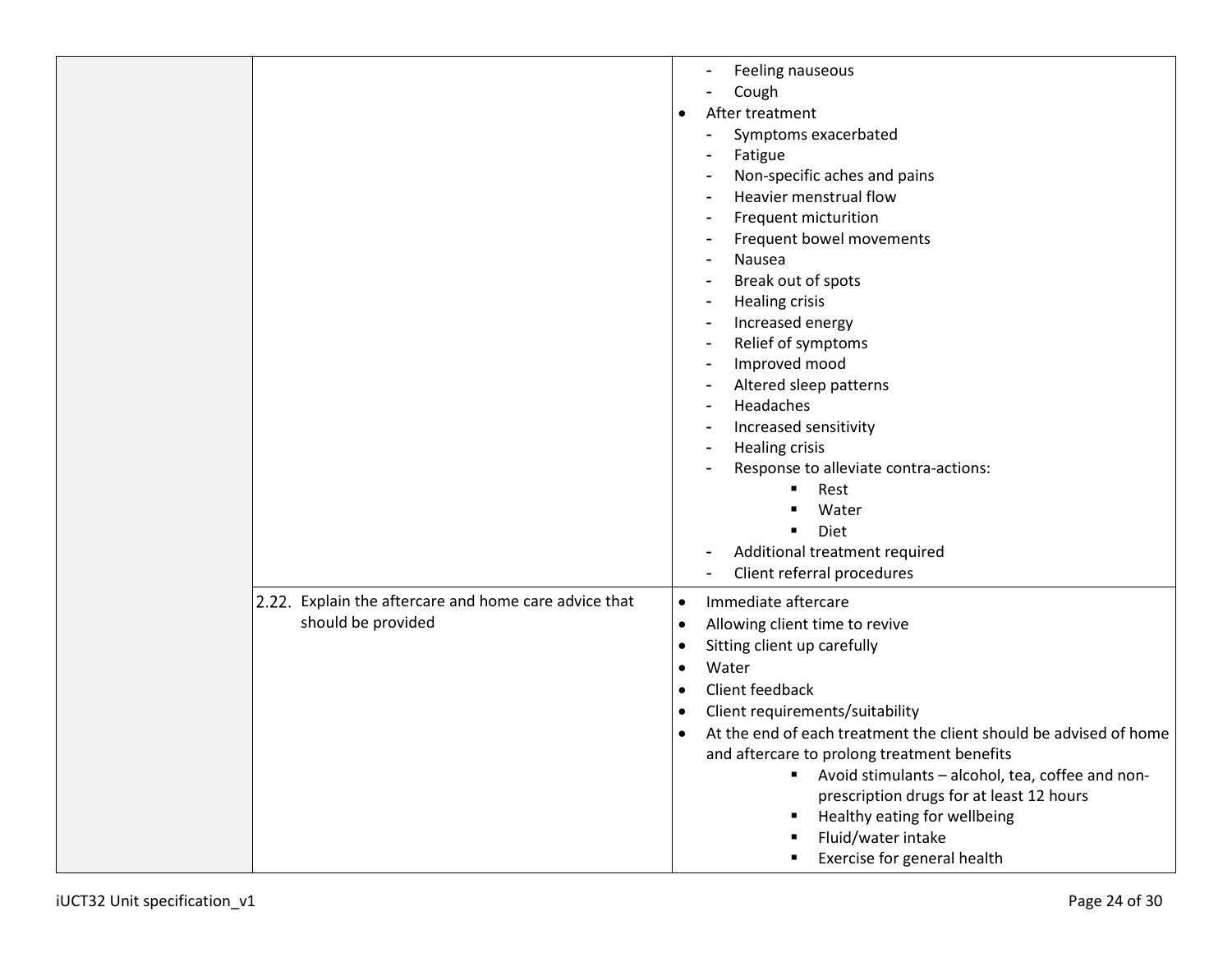|                                                                        | Posture<br>Smoking habits<br>Sleep patterns<br>Hobbies<br>Interests<br>Rest<br>Time management<br><b>Relaxation techniques</b><br><b>Stress levels</b><br>Self-treatment<br>Reflexology as part of a holistic lifestyle<br>$\bullet$<br>General care and lifestyle advice and the beneficial effects thereof<br>$\bullet$<br>Generally helping clients and families to identify options to<br>improve their health and social wellbeing in terms of reflexology<br>treatment<br>Helping clients and families to put their choices into action<br>٠<br>Reviewing their progress<br>٠<br>Self-treatment for the client and the benefits of administering it to<br>$\bullet$<br>include:<br>Techniques and areas for self-treatment<br>The use of hand charts<br>Reflexology tools<br>Potential responses associated with self-treatment<br>Frequency of self-treatment<br><b>Effects and benefits</b> |
|------------------------------------------------------------------------|-----------------------------------------------------------------------------------------------------------------------------------------------------------------------------------------------------------------------------------------------------------------------------------------------------------------------------------------------------------------------------------------------------------------------------------------------------------------------------------------------------------------------------------------------------------------------------------------------------------------------------------------------------------------------------------------------------------------------------------------------------------------------------------------------------------------------------------------------------------------------------------------------------|
| 2.23. Describe the methods of evaluating effectiveness of<br>treatment | Review of the reflexology treatment/programme and conclusions<br>$\bullet$<br>from treatment outcomes<br>At the end of each treatment the client's psychological and<br>physiological reactions should be recorded and the following<br>monitored:<br>Outcomes achieved<br>Effectiveness of the treatment<br>Re-assessing choice of treatment media used and treatment<br>techniques<br>Client feedback<br>Any change in demands e.g. physiological or physical changes<br>Whether the treatment met the needs of the client<br><b>Client expectations</b>                                                                                                                                                                                                                                                                                                                                          |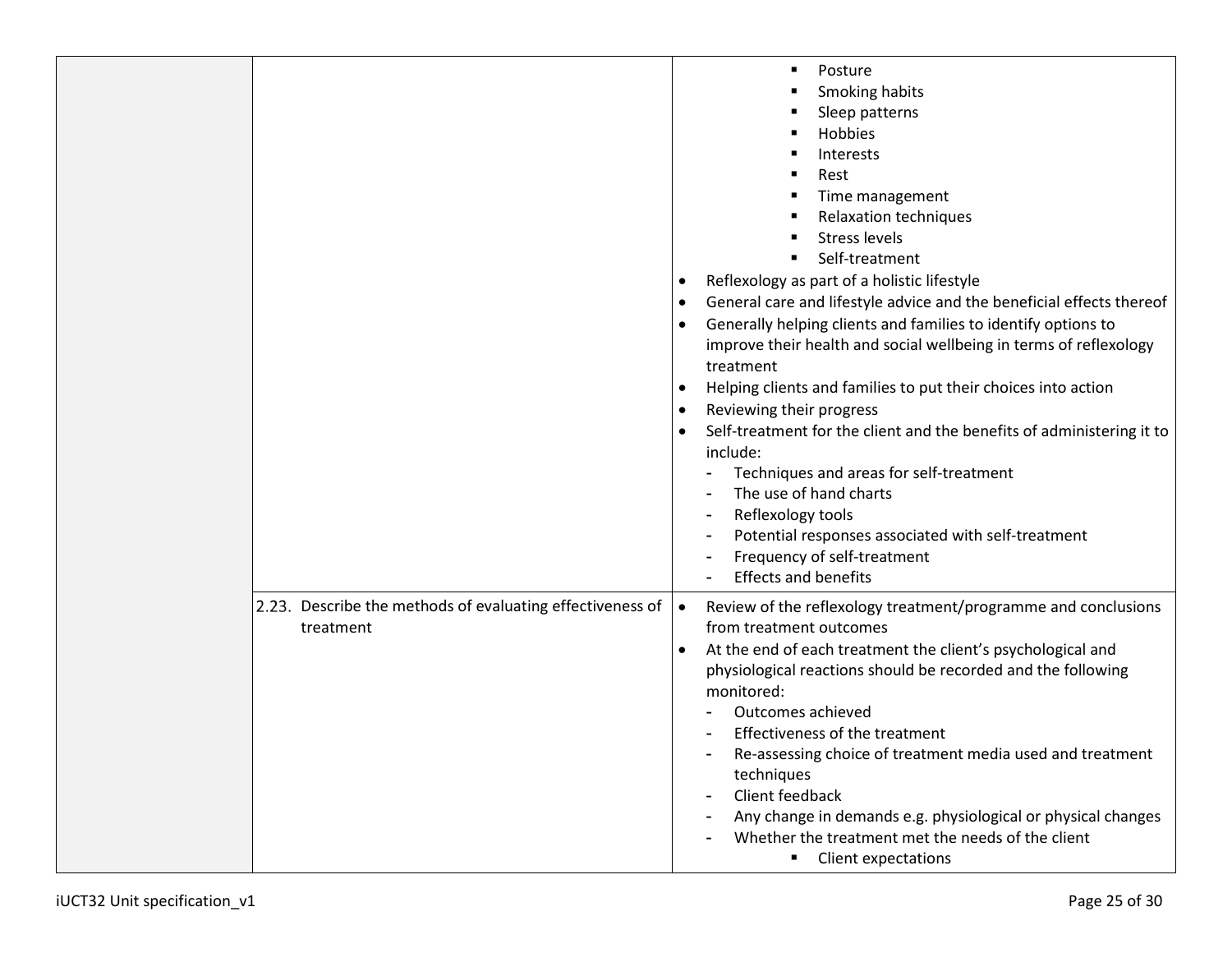|                                                         |                                                                                                                                             | Longer term needs of the client (e.g. when working in a care<br>environment, with those clients dealing with bereavement<br>and loss)<br>Therapist self-reflection in relation to client and treatment<br>performed<br>Client treatment progression<br>Review of ongoing treatment plan<br>Recommendations for further treatment sessions/rebooking |
|---------------------------------------------------------|---------------------------------------------------------------------------------------------------------------------------------------------|-----------------------------------------------------------------------------------------------------------------------------------------------------------------------------------------------------------------------------------------------------------------------------------------------------------------------------------------------------|
| LO3 Be able to reflect<br>upon reflexology<br>treatment | 3.1.<br>Reflect on own attitudes, beliefs, interests, priorities   •<br>and values in relation to personal growth as a<br>reflexologist     | Personal attitudes<br>Personal beliefs<br>$\bullet$<br><b>Personal interests</b>                                                                                                                                                                                                                                                                    |
|                                                         |                                                                                                                                             | $\bullet$<br>Personal priorities<br>$\bullet$<br>Personal values<br>$\bullet$<br>Activities which develop reflective practice and record personal<br>$\bullet$<br>growth<br>Journals<br>Peer review<br>Mentoring<br>Case study work<br>Reading logs<br>Portfolio development                                                                        |
|                                                         | Evaluate own knowledge and practice of reflexology<br>3.2.<br>in relation to professional codes of conduct and<br>current working practices | Code of conduct<br>$\bullet$<br>Current working practices<br>$\bullet$<br>Current knowledge and skills<br>$\bullet$<br>Methods of documenting and evaluating own knowledge and<br>$\bullet$<br>practice                                                                                                                                             |
|                                                         | 3.3.<br>Identify own strengths and weaknesses in order to<br>best serve self and client                                                     | SWOT analysis<br>$\bullet$<br>Strengths<br>Weaknesses<br>Opportunities<br>Threats<br>Professional skills<br>Life skills<br>$\bullet$<br>Natural abilities<br>Attributes<br>Qualities                                                                                                                                                                |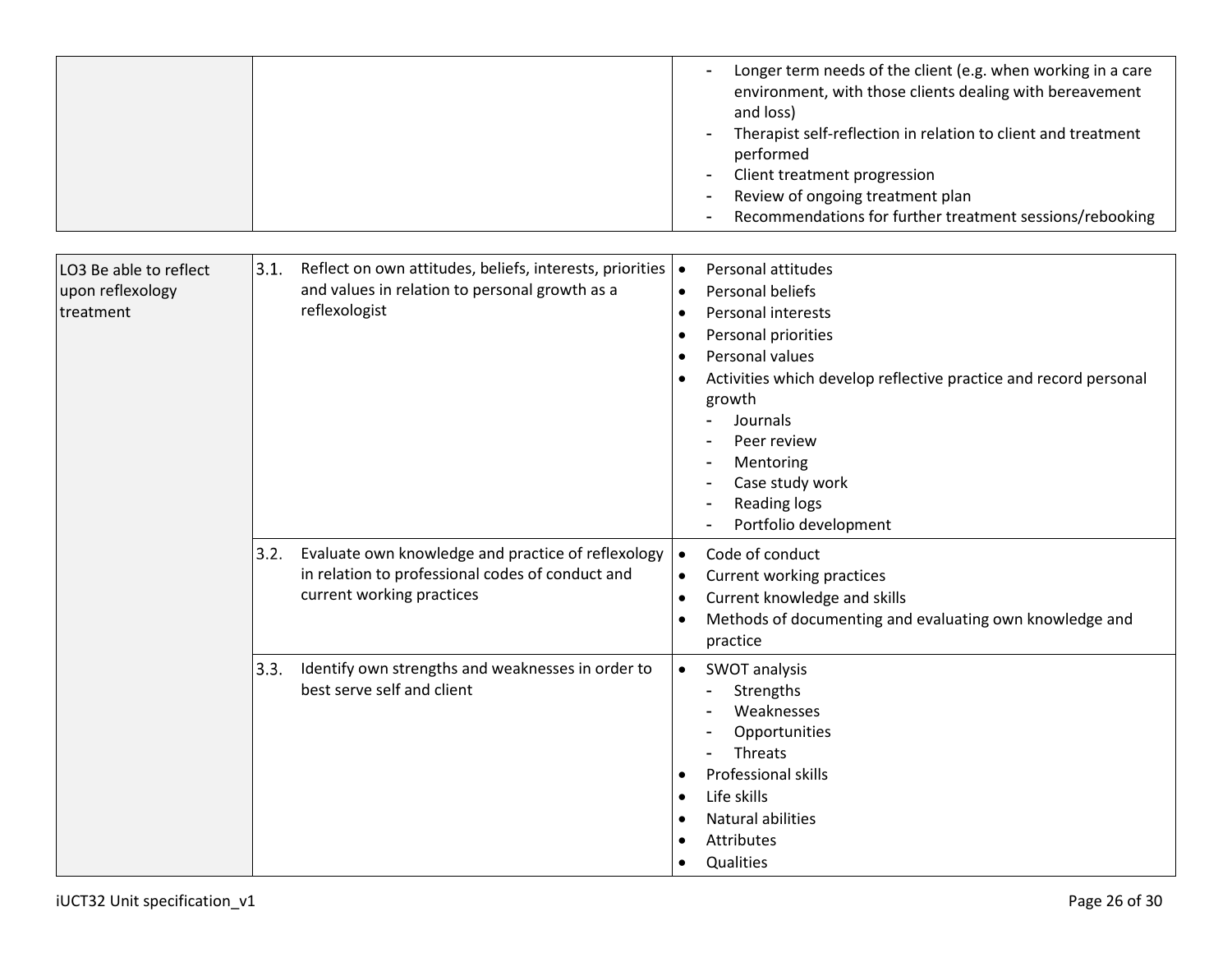|      |                                                                              | Personal development<br>$\bullet$<br>Professional development<br>$\bullet$                                                                                                                                                                                                                                                                                                                                                                    |
|------|------------------------------------------------------------------------------|-----------------------------------------------------------------------------------------------------------------------------------------------------------------------------------------------------------------------------------------------------------------------------------------------------------------------------------------------------------------------------------------------------------------------------------------------|
| 3.4. | Describe the basic elements of reflective practice                           | Reflective practice and its relevance for the reflexologist<br>$\bullet$<br>Theories of reflective practice to include:<br>$\bullet$<br>Models of reflection, e.g.:<br><b>Bolton</b><br>п<br>Gibbs<br>Johns<br>Kolb<br>Schon<br>Activities which develop reflective practice to include:<br>$\bullet$<br>Journals<br>Peer review<br>Mentoring<br>Review of client feedback<br>Case study work<br><b>Reading logs</b><br>Portfolio development |
| 3.5. | Describe how own self-awareness impacts on<br>personal and professional life | Self-reflection<br>$\bullet$<br>Self-awareness<br>$\bullet$<br>Personal development<br>$\bullet$<br>Personal action planning<br>$\bullet$<br>Professional development<br>$\bullet$<br>Professional action planning<br>$\bullet$<br>Goal setting<br>$\bullet$<br>Future vision<br>$\bullet$                                                                                                                                                    |
| 3.6. | Identify lifelong learning opportunities to plan for<br>self-development     | Personal plans for continuous professional development<br>$\bullet$<br>Courses undertaken/to be taken<br>$\bullet$<br>Awareness of National Occupational Standards (NOS) and ongoing<br>$\bullet$<br>research and developments in reflexology                                                                                                                                                                                                 |
| 3.7. | Describe how to record evidence of own knowledge<br>and practical experience | Developing documentation to record case studies, own reflective<br>$\bullet$<br>practice and evidence the role of self-awareness in personal and<br>professional life<br>Sample consultation forms may be obtained from<br>www.itecworld.co.uk                                                                                                                                                                                                |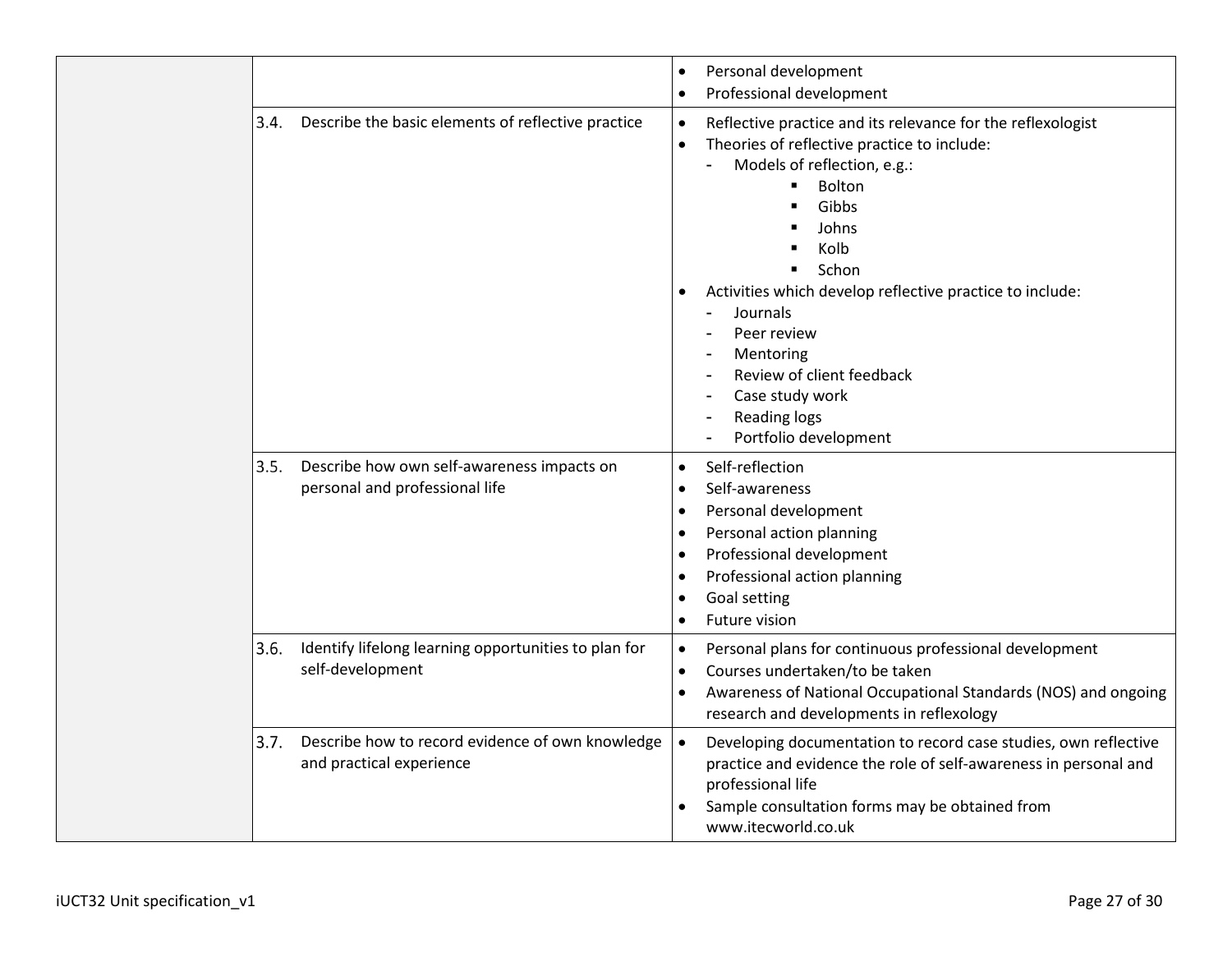|  | 3.8. | Explain the importance of acting on own evaluation<br>to improve reflexology treatment |  | Best practice<br>Personal learning experience<br>Identification of own strengths and weaknesses<br>Personal action planning<br>Goal setting<br>Evaluation<br>Development of reflexology skills<br>Identification of Continuous Professional Development (CPD)<br>requirements<br>Life/work balance<br>Duty of care to self |  |
|--|------|----------------------------------------------------------------------------------------|--|----------------------------------------------------------------------------------------------------------------------------------------------------------------------------------------------------------------------------------------------------------------------------------------------------------------------------|--|
|--|------|----------------------------------------------------------------------------------------|--|----------------------------------------------------------------------------------------------------------------------------------------------------------------------------------------------------------------------------------------------------------------------------------------------------------------------------|--|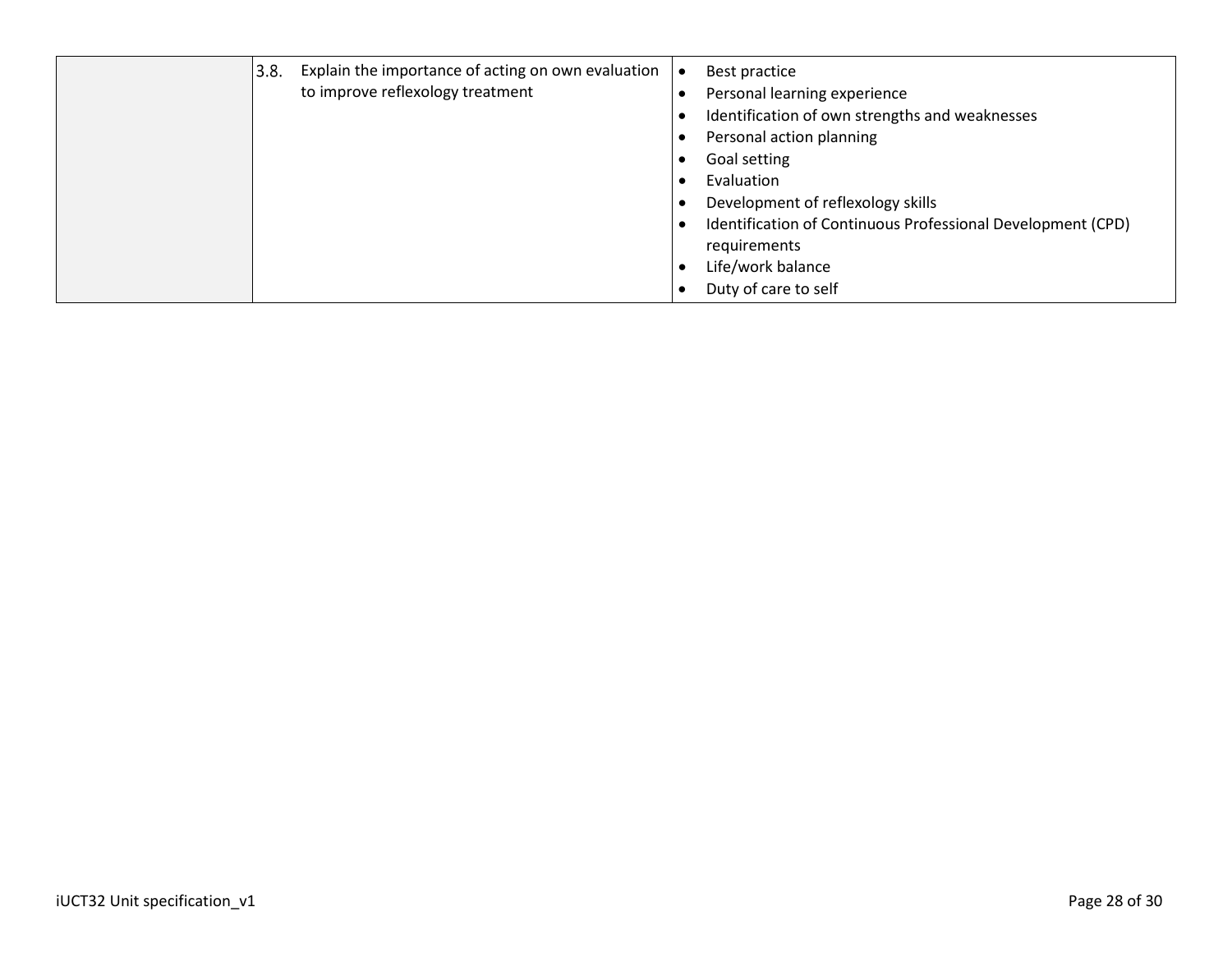| Assessment                                                           |                                                                                                                                                                                                                                                                                                                                                                                                                                                                                                                                                                                                                                                                                                          |  |  |
|----------------------------------------------------------------------|----------------------------------------------------------------------------------------------------------------------------------------------------------------------------------------------------------------------------------------------------------------------------------------------------------------------------------------------------------------------------------------------------------------------------------------------------------------------------------------------------------------------------------------------------------------------------------------------------------------------------------------------------------------------------------------------------------|--|--|
| Portfolio of evidence containing:<br>Case studies/treatment evidence | These treatment evidence are internally assessed by the college lecturer and verified by the external examiner<br>to include:                                                                                                                                                                                                                                                                                                                                                                                                                                                                                                                                                                            |  |  |
| Evidence of 60 treatments<br>40 case studies<br>Assignment           | 100 reflexology treatments to be performed and the outcomes documented. These must include 40 case<br>studies - 10 clients treated a minimum of 4 times each plus evidence of an additional 60 treatments<br>40 case studies to include:<br>$\bullet$<br>Consultation<br><b>Medical history</b>                                                                                                                                                                                                                                                                                                                                                                                                          |  |  |
| Practical examination                                                | Brief client profile and general lifestyle details<br>Treatment plan<br>Reading of the feet<br>Foot chart completed for treatment<br>Client feedback<br>Home care advice<br>Self-reflection and evaluation<br>CPD requirements<br>Evidence of 60 treatments to include:<br>Consultation<br><b>Medical history</b><br>Brief client profile and general lifestyle details<br>Treatment plan<br>Reading of the feet<br>Foot chart completed for treatment<br>Client feedback<br>Home care advice<br>Case studies and treatment evidence must be documented through the use of signed and dated consultation<br>forms for this unit and assessed using the relevant assessment form. See www.itecworld.co.uk |  |  |
|                                                                      | Practical examination forms and marking criteria may be downloaded from www.itecworld.co.uk                                                                                                                                                                                                                                                                                                                                                                                                                                                                                                                                                                                                              |  |  |

### **Guide to taught content**

The content contained within the unit specification is not prescriptive or exhaustive but is intended to provide helpful guidance to teachers and learners with the key areas that will be covered within the unit, and, relating to the kinds of evidence that should be provided for each assessment objective specific to the unit learning outcomes.